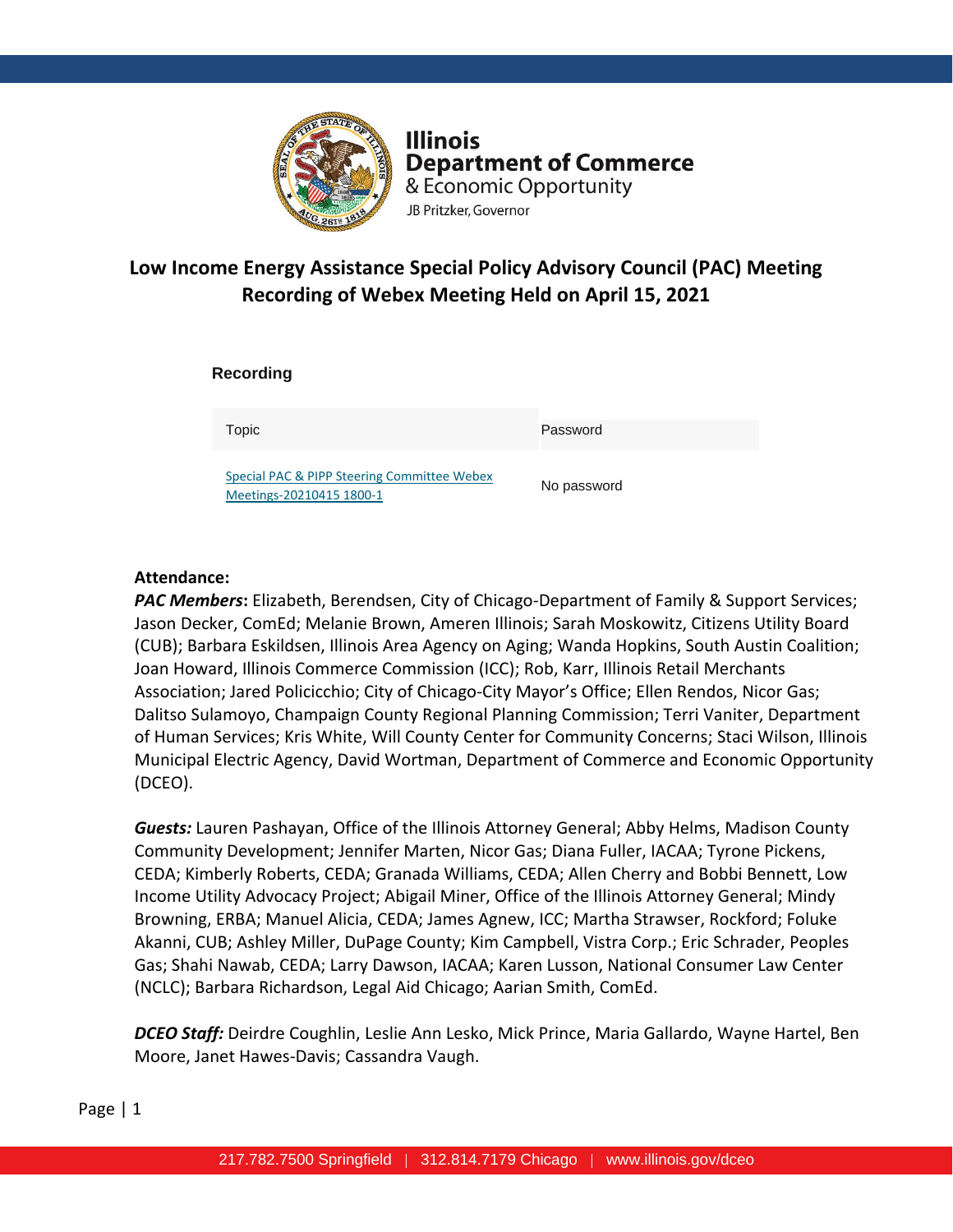## **Policy Advisory Council(PAC)Special WebEx Meeting Transcript April 15, 2021**

## WEBVTT

1 00:00:00.000 --> 00:00:05.339 So, Marie is going to start the recording for this. 1st.  $\mathcal{L}$ 00:00:05.339 --> 00:00:13.108 Uh, emergency pack meeting, we'll run through the 2 items on that and then in that meeting and then go into the. 3 00:00:13.108 --> 00:00:16.408 Subcommittee can be. So Maria, if you're ready. 4 00:00:16.408 --> 00:00:21.570 Can you start recording? Please? Yes, I just started the recording. 5 00:00:21.570 --> 00:00:24.839 Okay, thank you very much. So. Um.  $\kappa$ 00:00:24.839 --> 00:00:29.640 We'll get started here and we'll call to order the. 7 00:00:29.640 --> 00:00:38.880 Low income energy assistance, policy, advisory council meeting. This is an emergency meeting. Uh, that was announced 2 days ago. Um. 8 00:00:38.880 --> 00:00:49.829 The meeting today, we have, uh, 2 items to go over. 1 will require a vote. That is the state plan. 9  $00:00:49.829$  -->  $00:00:59.424$ Uh, that, uh, we need to have approved to submit to the Department of energy. So make prints will be going over that. 10  $00:00:59.664$  -->  $00:01:11.155$ And then after that, I'm going to give a presentation on the lie heat, utility disconnection, avoidance program that we have been working on. 11 00:01:11.155 --> 00:01:16.435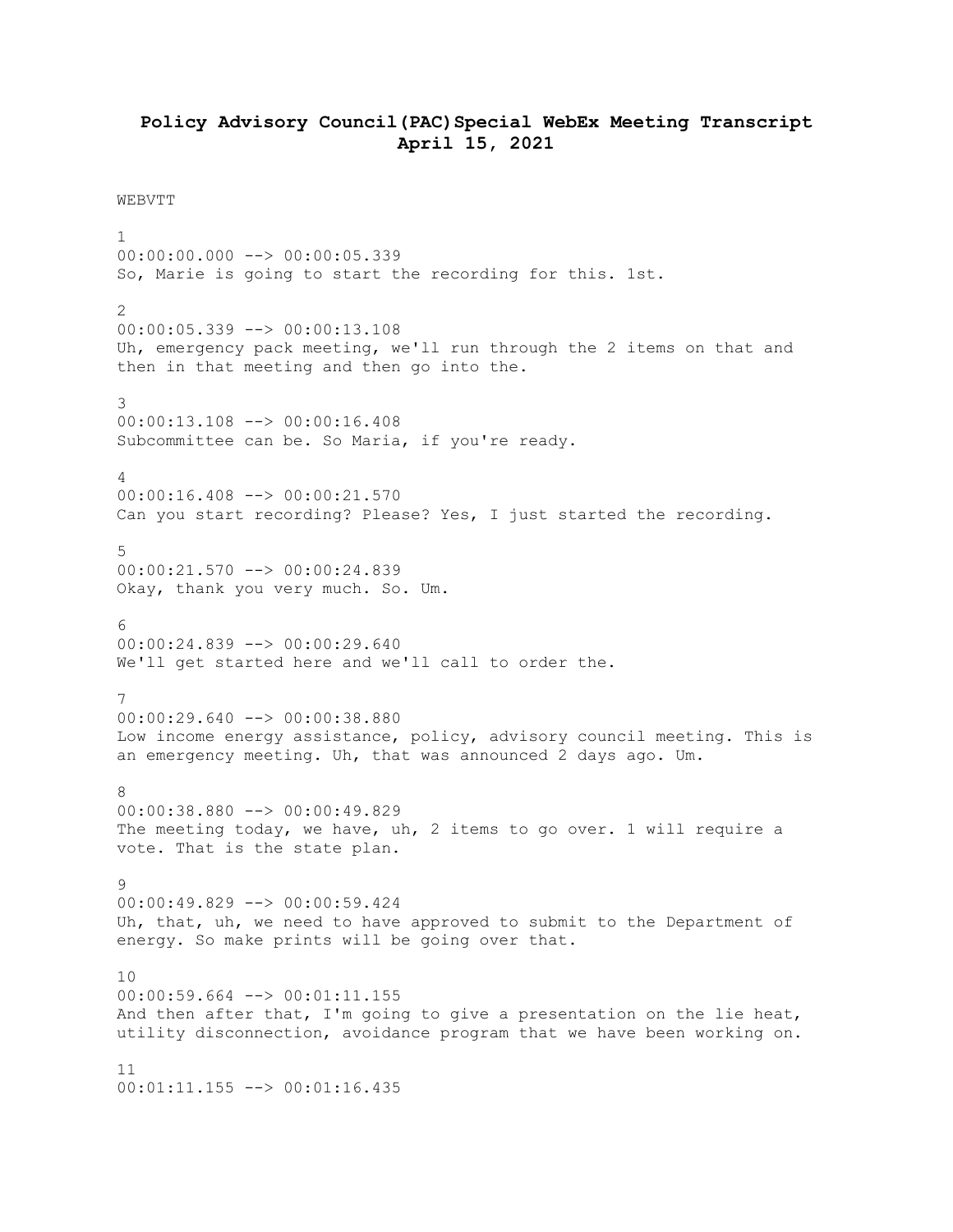So those are the 2 items that we're going to go over right now. I'm going to ask. 12 00:01:16.739 --> 00:01:21.510 Marie Maria, to do a roll call. 13 00:01:21.510 --> 00:01:35.909 Of the pack committee members, because, uh, we do need a forum to be able to act on the state plan. So, Maria, can you call the role? And for those folks that are on the, the pack. 14 00:01:35.909 --> 00:01:44.189 Um, if you cannot mute yourself and let us know that you're here, that's the way we'll take role and make sure that we have a. 15 00:01:45.805 --> 00:01:59.515 Thank you David. Good afternoon. Everyone hope everyone. Well, I will call each back so please let us know if your press and you can mute yourself. 16 00:02:00.594 --> 00:02:05.484 So, let's start with Dave baron people's a\*\*, North gas. 17 00:02:10.164 --> 00:02:23.724 Also, I'm sorry, also, if the organic station proxy, it's available to please let us know if the pack member is not available, but the proxies please let us know as well. 18 00:02:24.685 --> 00:02:28.824 Let's move on with Barrett. Send from the city of Chicago. 19 00:02:31.169 --> 00:02:36.990 Jason heard from him that. 20 00:02:36.990 --> 00:02:40.889 Maria. 21 00:02:40.889 --> 00:02:49.259 Oh, no, I don't see. Okay. No, you're right. Continue. I'm sorry. Okay. No problem. Jason Decker from. 22 00:02:49.259 --> 00:02:54.629 Jason is joining shortly and if not Jane practice on for comment.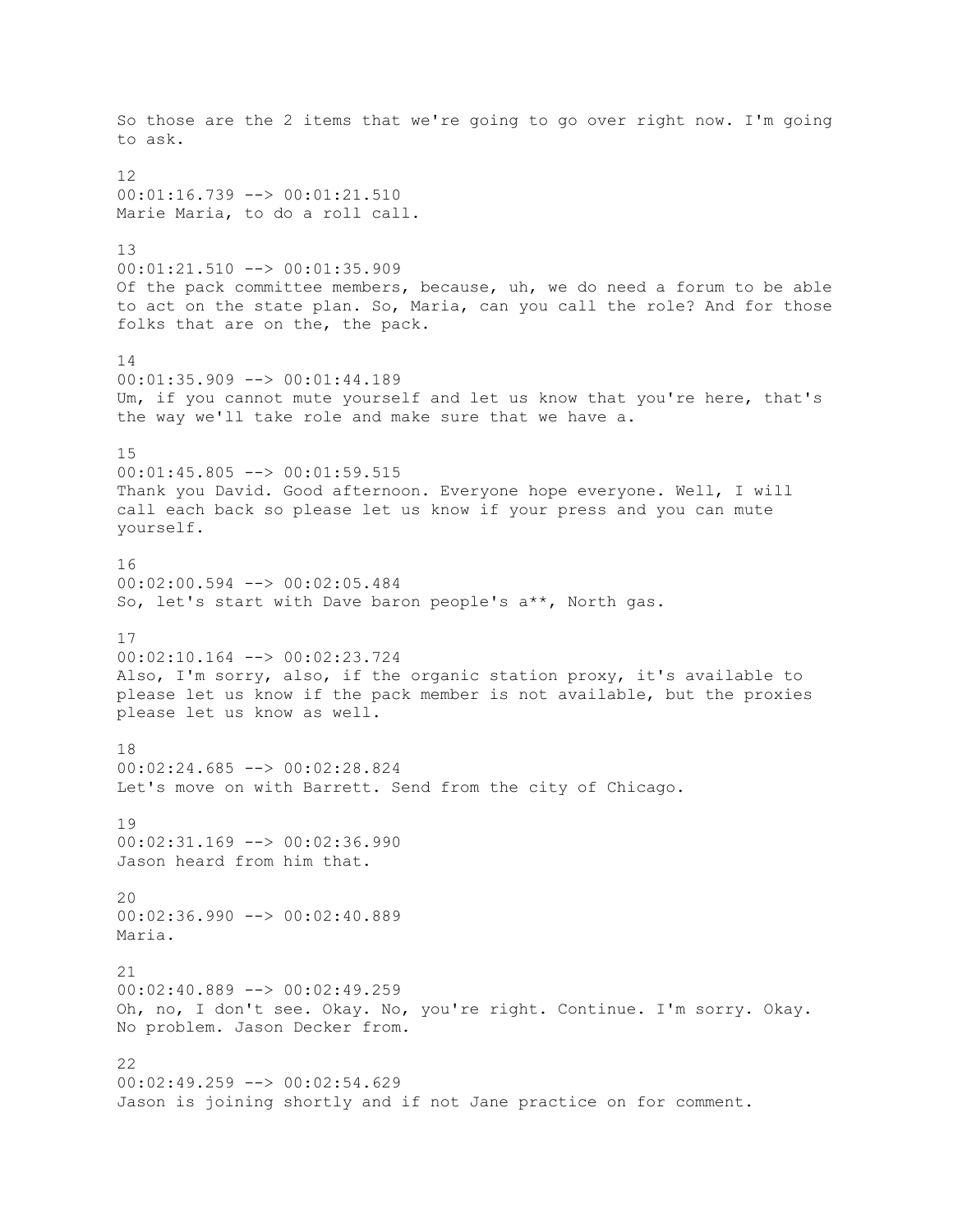23 00:02:54.629 --> 00:02:58.199 Okay, I think I heard Jason. 24 00:02:58.199 --> 00:03:07.680 That's right. I'm sorry. I okay. Good afternoon. Okay, Melanie brown from and I. 25 00:03:09.389 --> 00:03:17.370 Maria, I'm on, thank you. Thank you, Sarah. Most for 80 since utility board. 26 00:03:18.599 --> 00:03:31.830 Barbara from Illinois area agency on aging, I'm pressing because so much 1, the Hopkins from South Austin coalition. 27 00:03:31.830 --> 00:03:38.310 All right John Howard from Commerce Commission. 28 00:03:38.310 --> 00:03:47.969 Maria, I'm here. Okay, thank you. Rob card retail merchants Association, Maria. I'm prison. 29 00:03:47.969 --> 00:03:54.509 All right, thank you so much Jared fully senior Chicago. 30 00:03:54.509 --> 00:04:07.530 Afternoon on present good afternoon, Jared and welcome, Jerry. Because you already said November representing the city of Chicago if we're joining us. 31 00:04:07.530 --> 00:04:10.919 Those from the, I guess. 32 00:04:10.919 --> 00:04:18.300 Best time on, right, right in Robertson from looters Robertson and Colson. 33 00:04:20.970 --> 00:04:25.769 The leads us to the lawyer function payment County, regional planning commission.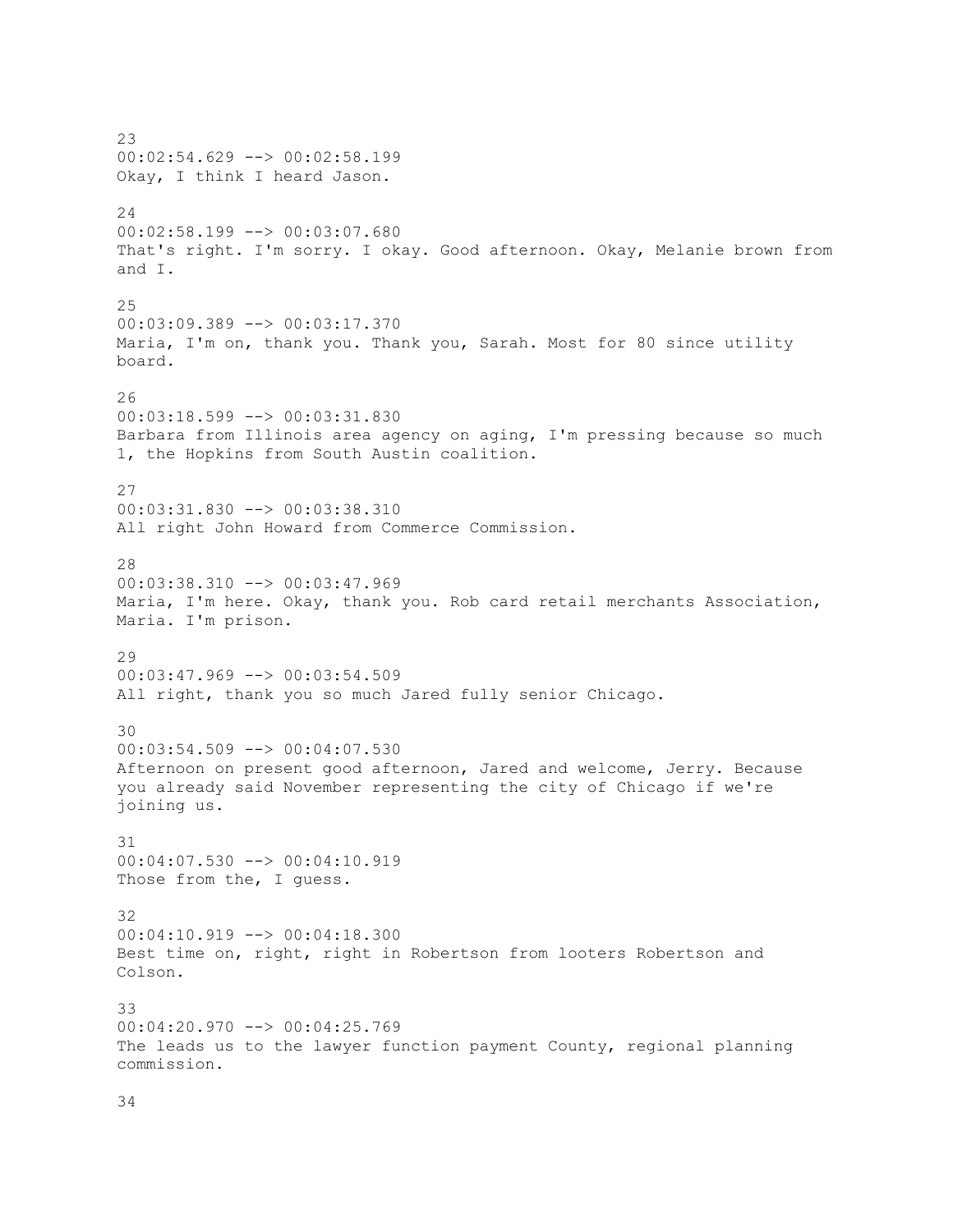00:04:25.769 --> 00:04:33.088 Here all right Thank you Terri manager from the Department of human services. 35 00:04:34.858 --> 00:04:45.803 Yes, I'm on, thank you. Thank you so much Terry. Dario, so it's a new to the pack also representing the chess. 36  $00:04:45.863$  -->  $00:04:51.112$ So thank you for joining us, Terry Laurie wall's from the city of Chicago. 37 00:04:54.538 --> 00:04:58.678 Chris White will county center for community concerns. 38 00:04:58.678 --> 00:05:06.269 Present okay, thank you. Chris. Stacy Wilson from Illinois, municipal electric agency. 39 00:05:09.209 --> 00:05:14.759 A caveat, right this Sydney representing independent energy providers. 40 00:05:17.069 --> 00:05:22.978 And last, but not least David and Department of commerce and economic opportunity. 41 00:05:22.978 --> 00:05:28.619 Yeah, I'm here and I'm watching the chat. I see Moskowitz, Hassan. 42 00:05:28.619 --> 00:05:43.288 Okay, okay mark, thank you for joining us more. Sorry the any other pack member join that we have that you mentioned that you are on. 43 00:05:44.699 --> 00:05:48.149 I think, uh. 44 00:05:49.528 --> 00:05:54.778 Uh, I think Beth from a city. Oh, this is but. 45 00:05:55.798 --> 00:06:01.528 Yeah, sorry this is not.

46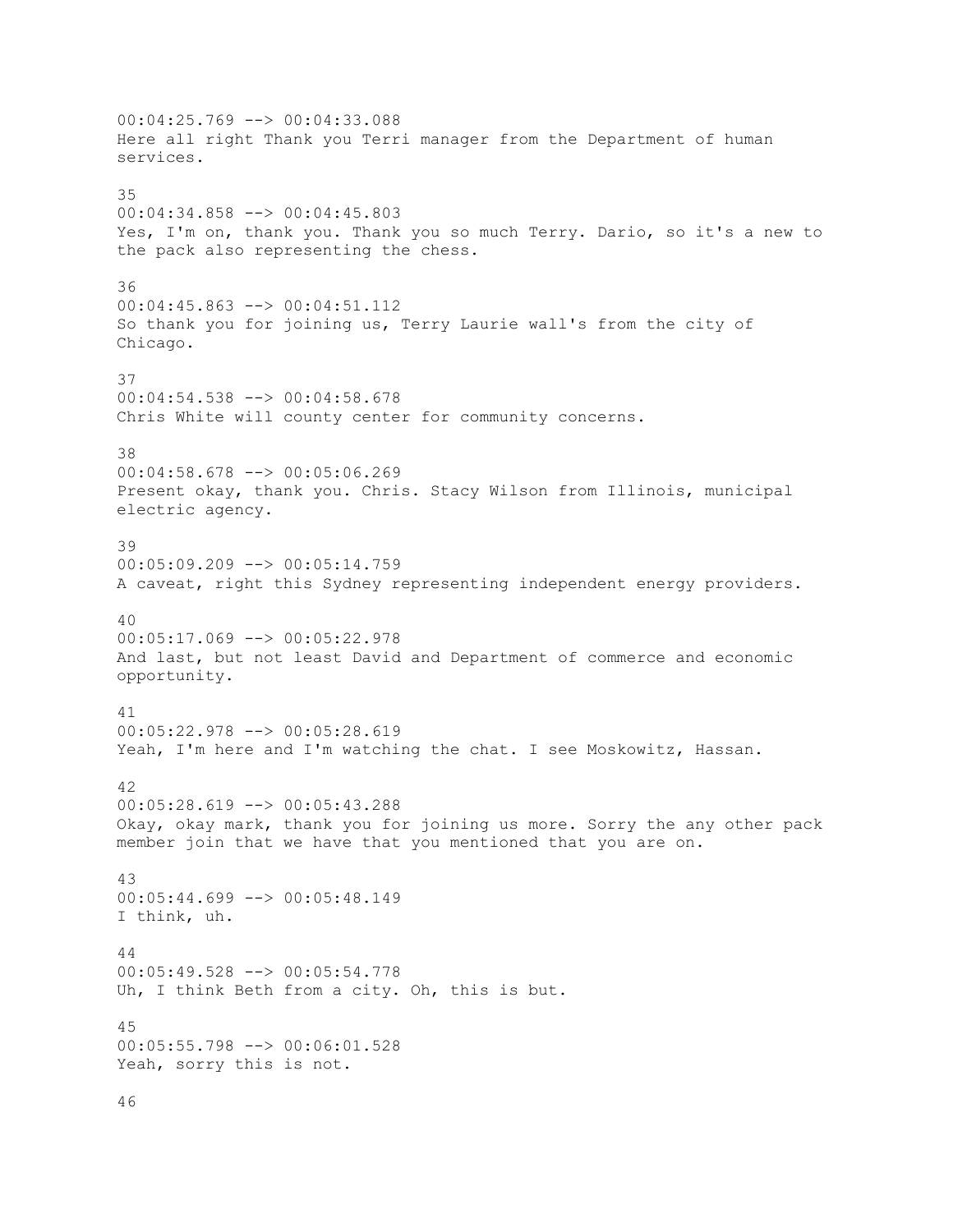00:06:01.528 --> 00:06:06.778 Yeah, we, we got you so Maria and Beth is signed from the city. 47 00:06:06.778 --> 00:06:12.689 Okay, perfect. I got her too. Okay. All righty. So, with that, I'll turn it over to you, David. 48 00:06:12.689 --> 00:06:25.288 All right, so we have a 14 of 19 here, so we do have a quorum so we can proceed with the state plan. Uh, so if I'm Mick, if you're on, you can. 49 00:06:25.288 --> 00:06:28.918 Start your your presentation. 50 00:06:28.918 --> 00:06:41.244 Thank you David Maria sent out a draft version of the state plan with the invite for today's meeting. So I hope everybody got a chance to take a look at it. 51 00:06:41.603 --> 00:06:46.254 I just wanted to spend a few minutes and talk about some of the changes or. 52 00:06:46.709 --> 00:06:50.968 Edits that we made to the plan from last year. 53 00:06:50.968 --> 00:06:58.079 1 of the things that we did was we increased levels for this year's. 54 00:06:58.079 --> 00:06:59.124 Allocation from, 55 00:07:01.194 --> 00:07:01.494 we, 56  $00:07:01.704$   $\rightarrow$  00:07:08.033 we do have carry over funds from last year that have to keep the old admin levels, 57 00:07:08.033 --> 00:07:13.434 but anything included in this year's allocation has an increase in.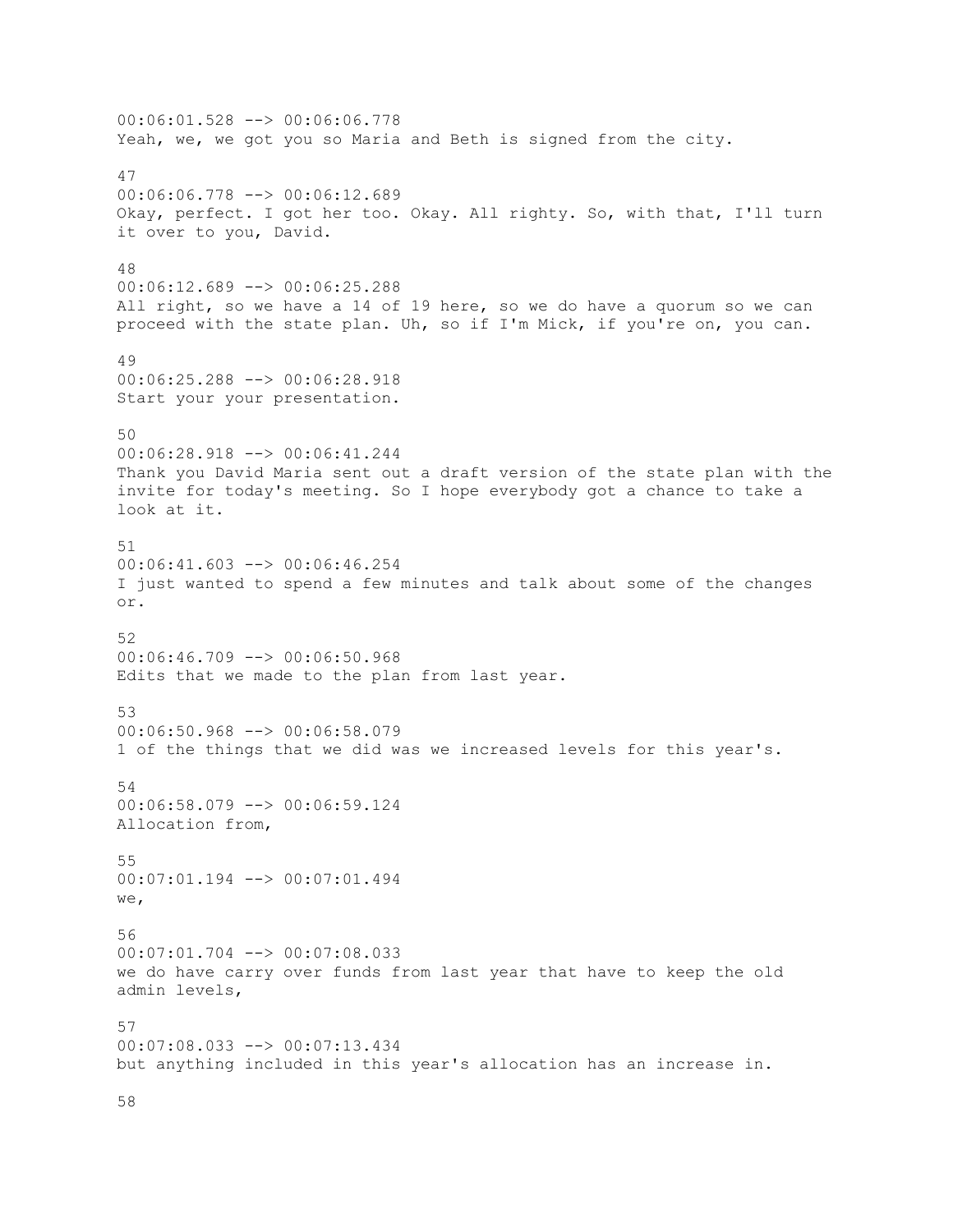00:07:15.809 --> 00:07:21.629 Another change we made was to the re weather as a date for. 59 00:07:21.629 --> 00:07:29.129 At least 10 years the reauthorization date has been September 30th of 1994.  $60$ 00:07:29.129 --> 00:07:40.973 We couldn't weatherwise any homes done. After that point, we made a change in their policy allowing a 15 year rolling date. 61 00:07:41.574 --> 00:07:45.024 And so we incorporated that into our plan. 62 00:07:45.358 --> 00:07:54.389 A couple of other things we're excited about in our training and technical assistance plan. Uh, we. 63 00:07:54.389 --> 00:08:00.298 Um, concentrating on some workforce development ideas that we have. 64 00:08:00.298 --> 00:08:04.348 1 of which is a tuition reimbursement. 65 00:08:04.348 --> 00:08:14.908 So, local agencies could reimburse either a new employee or an existing employee for tuition cost for any trades related. 66 00:08:14.908 --> 00:08:18.209 Uh, schooling that the employee has attended. 67 00:08:18.209 --> 00:08:28.139 We're hoping that that will attract some new employees from tech schools, junior colleges that are studying, uh. 68  $00:08:28.139$   $\rightarrow$   $00:08:32.578$ Trades related programs, um, another 1 is, uh. 69 00:08:32.578 --> 00:08:37.198 Would we want to offer a contractor stipend to attend training? 70 00:08:37.198 --> 00:08:42.899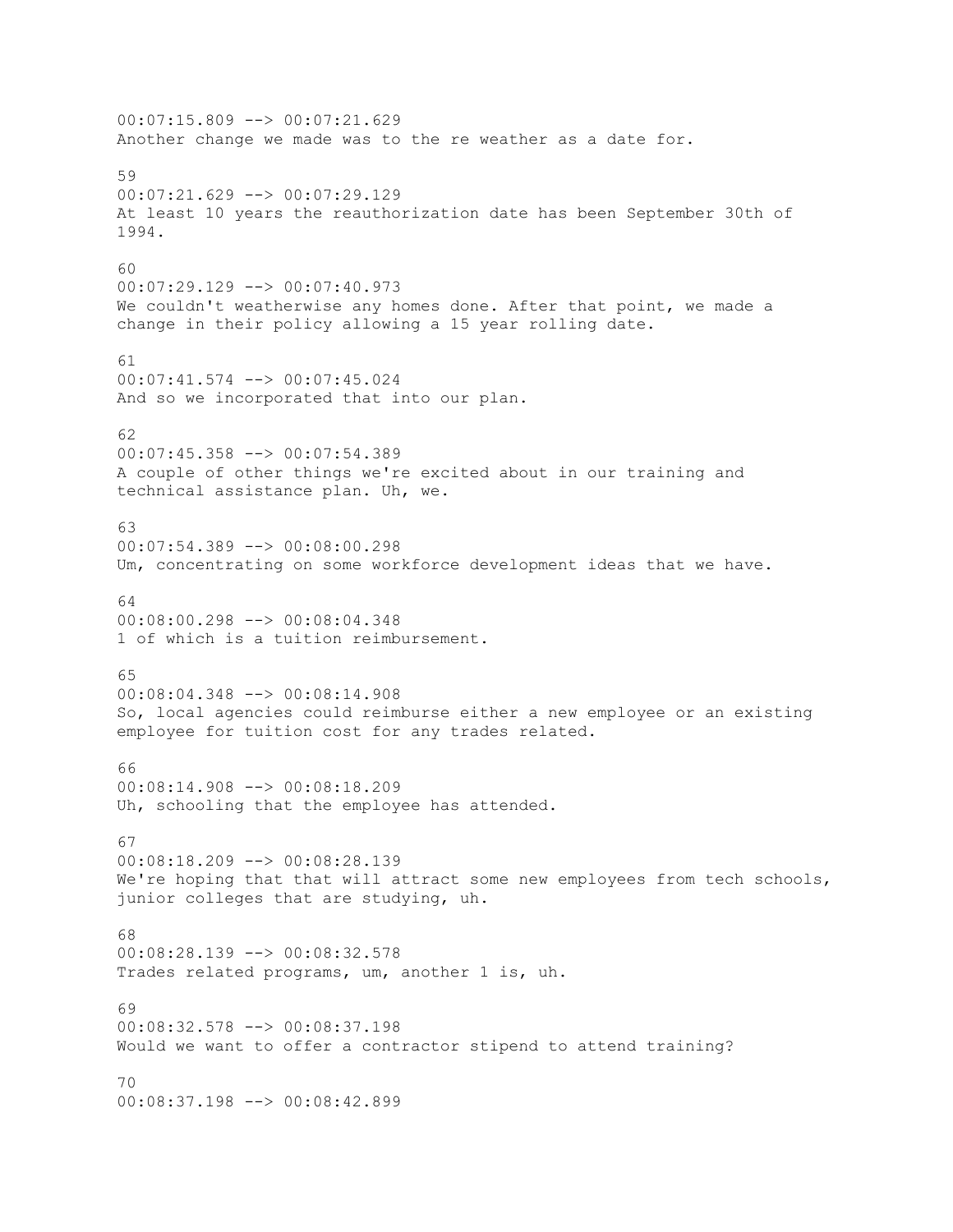We did that years ago, and then we told us we couldn't do it anymore. 71 00:08:42.899 --> 00:08:47.668 We were told that some other states we're paying stipends for contractors. 72 00:08:47.668 --> 00:08:55.229 To offset the cost for training and so we re, we wrote that back into our plan this year and. 73 00:08:55.229 --> 00:09:02.548 We're excited to be able to offer that to contractors and think that we'll get some more participation. 74 00:09:02.548 --> 00:09:06.448 And lastly we. 75 00:09:06.448 --> 00:09:11.099 Added language in the plan to have a high school. 76 00:09:11.099 --> 00:09:16.769 Internship option for local agencies again, just trying to. 77 00:09:16.769 --> 00:09:23.249 Uh, get you involved and maybe think about or. 78 00:09:23.249 --> 00:09:30.119 Home energy performance as a pathway to a future career. So. 79 00:09:30.119 --> 00:09:35.339 Those are the big changes that we incorporated into this year's plan. 80 00:09:35.339 --> 00:09:40.979 If anybody has any questions feel free to, on unmute yourself. 81 00:09:45.778 --> 00:09:49.859 So any questions or comments on the state plan. 82 00:09:53.639 --> 00:09:58.469 Hi, this is Joe. I think I saw that. Um.

83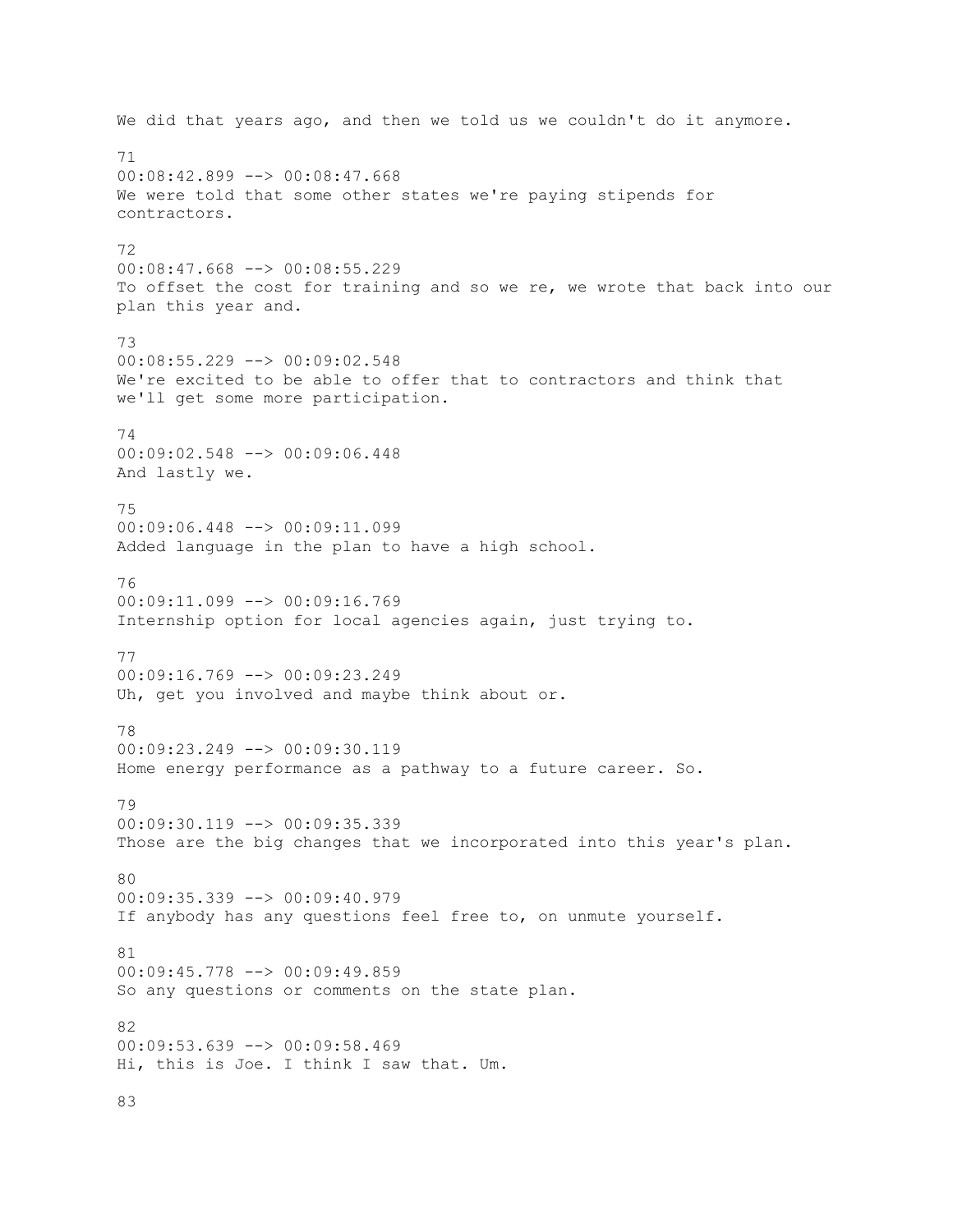00:09:58.469 --> 00:10:02.698 That the public hearing is going to be later in the month. 84 00:10:03.839 --> 00:10:08.009 And, um, so I, it seems like to me that we. 85 00:10:08.009 --> 00:10:11.668 We may not have comments because. 86 00:10:11.668 --> 00:10:20.308 A lot of times we don't, but to the extent that any comments come from that public hearing. 87 00:10:20.308 --> 00:10:23.399 And then that might. 88 00:10:23.399 --> 00:10:31.649 And influence you to make some kind of a small modification to the plan. 89 00:10:31.649 --> 00:10:37.229 Will we will we are vote today if we.  $90$ 00:10:37.229 --> 00:10:41.938 Vote to approve the plan will that kind of be. 91 00:10:41.938 --> 00:10:52.948 Um, with the idea, if there are any comments that would cause any changes that we'll be able to see those again. If we. 92 00:10:52.948 --> 00:11:00.899 Could that influence our vote? You know what I'm trying to say very badly but obviously, you know what, I'm trying to say. 93 00:11:00.899 --> 00:11:15.509 Jim, John, this is Nick. Um, uh, I don't know the date of the hearing or it offhand. It's a couple of weeks from now. If there's any, there's something if there's any changes, we can. 94 00:11:15.509 --> 00:11:22.499 Bring those changes up at the pack meeting at the end of the month and and discuss it with everybody. If that sounds. Okay.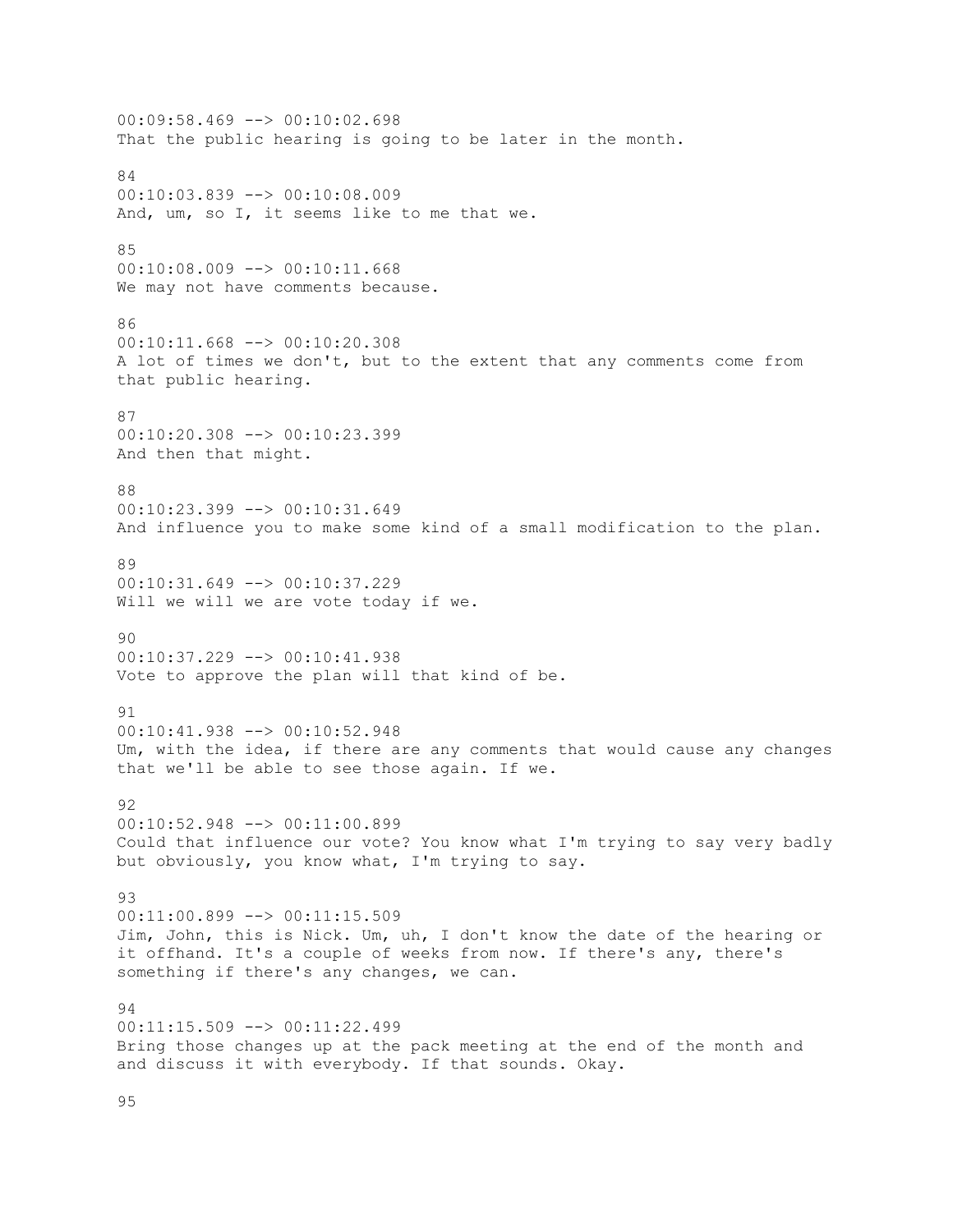00:11:22.499 --> 00:11:27.359 Oh, yeah, that sounds like a good opportunity to do that. 96 00:11:27.359 --> 00:11:32.339 I seriously doubt that there is going to be anything that's. 97 00:11:32.339 --> 00:11:37.438 You know, going to influence you to change a plan that we've already voted on but. 98 00:11:37.438 --> 00:11:41.668 John, you were the, you were the only 1 that called in last year. 99 00:11:41.668 --> 00:11:48.658 I Nick, I didn't want to disappoint you at all. 100 00:11:48.658 --> 00:11:51.688 Probably the only 1 who read it this year. 101 00:11:51.688 --> 00:12:01.708 I, I'm about halfway through it. I, it's, it's getting my full attention. It's a compelling read Joan. 102 00:12:01.708 --> 00:12:05.489 I know I know. 103 00:12:05.489 --> 00:12:14.908 So, if yours is on the 28, that is the day before the next pack meeting. So I think that that's a good. 104 00:12:14.908 --> 00:12:15.328 Uh, 105 00:12:15.474 --> 00:12:23.094 the vote today can be an approval pending and then if there are no comments, 106 00:12:23.094 --> 00:12:24.833 then we would take this as an approval, 107 00:12:24.833 --> 00:12:30.474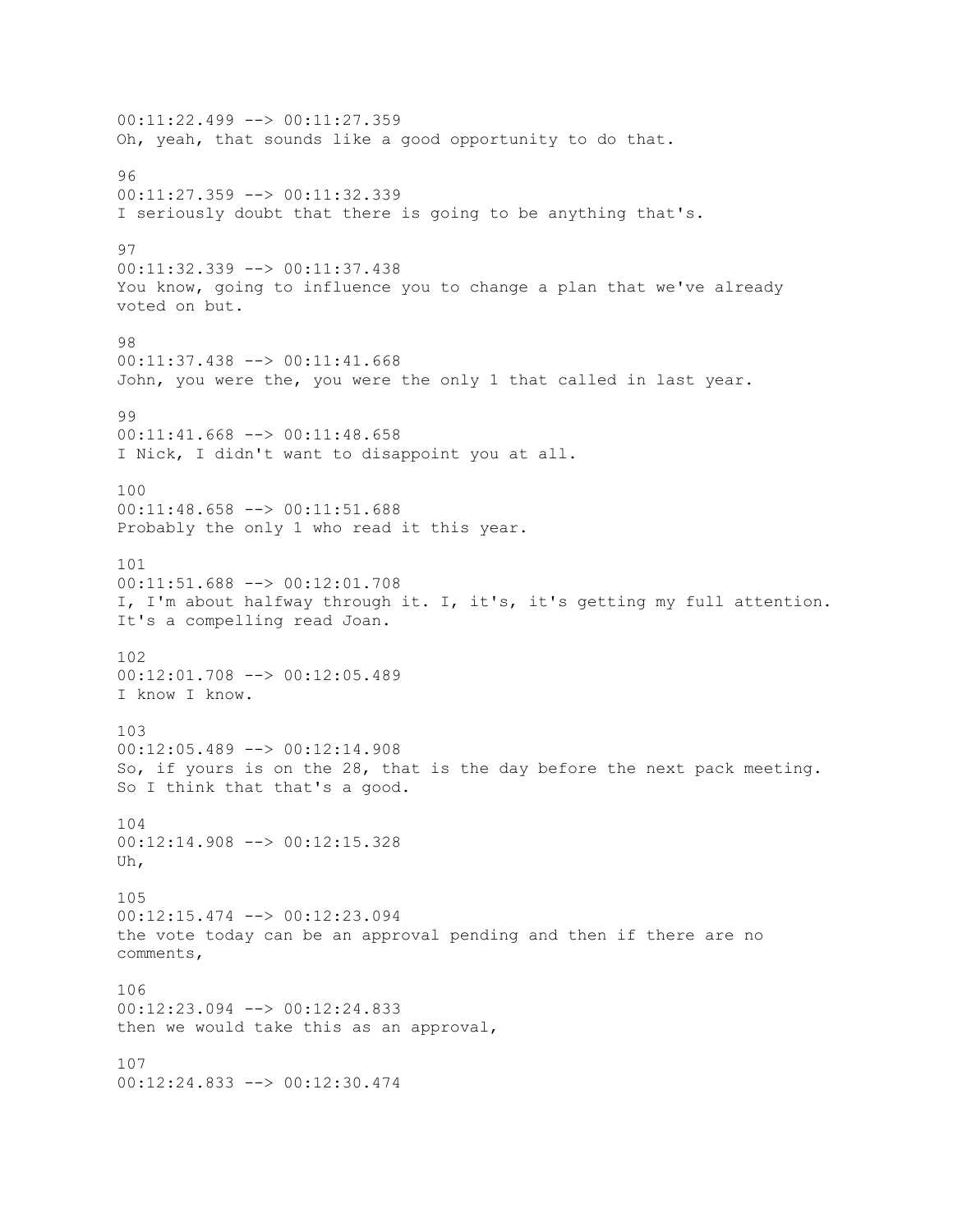but if there are any comments we can have the pack look at it again on the 29th, 108 00:12:30.474 --> 00:12:31.104 which is the, 109 00:12:31.104 --> 00:12:33.053 the pack meeting 2 weeks from today. 110 00:12:33.899 --> 00:12:38.188 Absolutely. Okay. 111  $00:12:39.509$  -->  $00:12:44.068$ Any other questions or comments on the state plan. 112 00:12:48.749 --> 00:12:59.399 Okay, so, uh, that being the case and being presented, I guess I would accept an, a motion to. 113 00:12:59.399 --> 00:13:04.048 Authorize accepting the state plan pending any. 114 00:13:04.048 --> 00:13:13.678 Uh, comments that are received at the public hearing. I'll make that Joan. 115 00:13:13.678 --> 00:13:18.389 Okay, so I heard Joan 2nd to jump in there. 116 00:13:18.389 --> 00:13:23.698 This is far best. Nicholson I will 2nd, that motion. 117 00:13:23.698 --> 00:13:35.788 Okay, thank you. So, I don't know that I've done a roll call here on zoom to ought to take an actual vote. 118 00:13:35.788 --> 00:13:40.078 I suppose we should do a a roll call. 119 00:13:40.078 --> 00:13:50.399 Maria all right, so, let's start with Dave bearing people's guests North.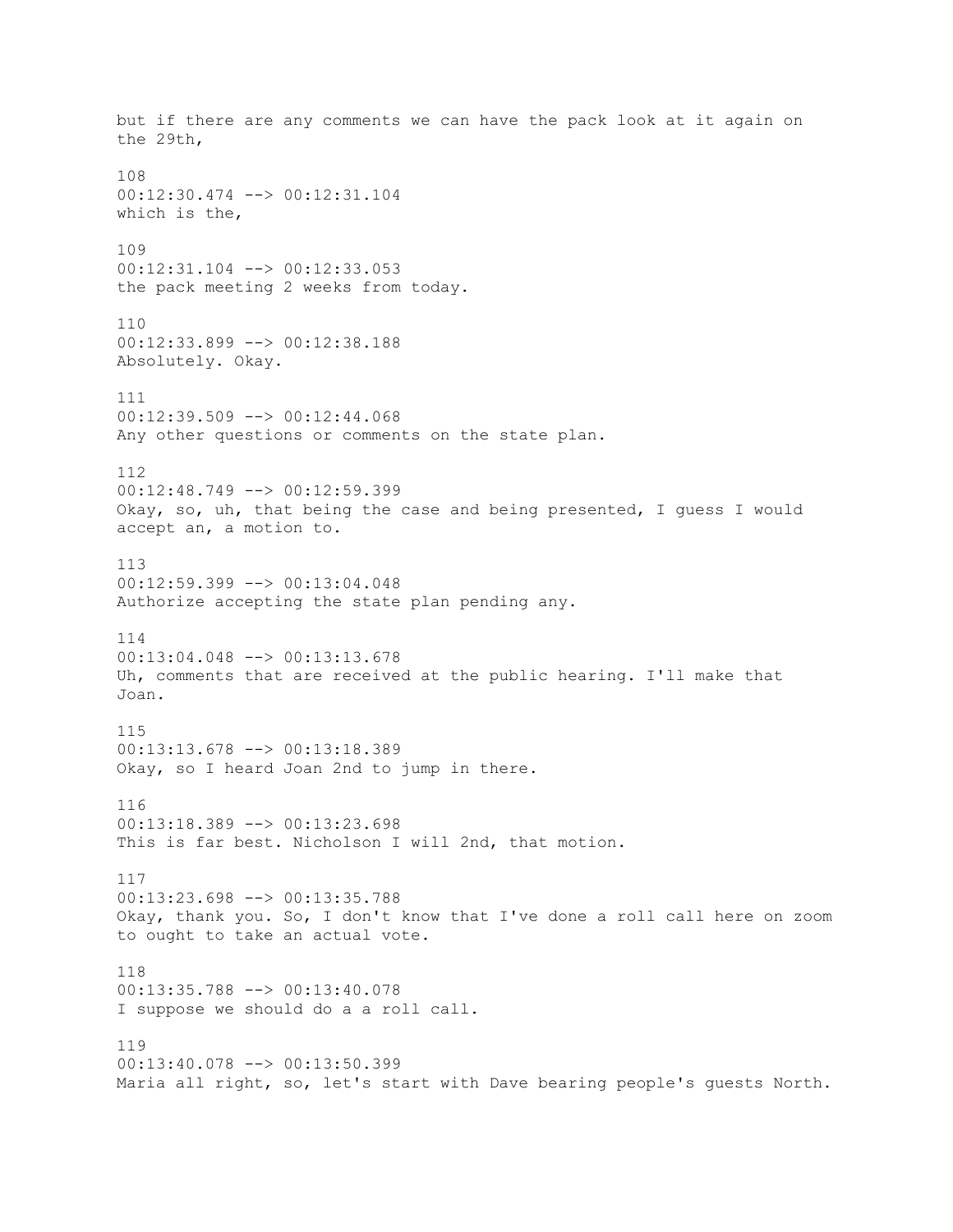120 00:13:50.399 --> 00:13:59.219 Or he's proxy Barrett from city of Chicago. 121 00:13:59.219 --> 00:14:05.818 I vote yes. Okay. Thank you. Jason Decker from comment. 122 00:14:05.818 --> 00:14:11.038 Oh, yes. All right. Thank you. Melanie brown. 123 00:14:12.839 --> 00:14:18.389 Also, I guess right Sarah and most from. 124 00:14:18.389 --> 00:14:28.708 Did I know that Sarah was having some microphone issues so sorry if you're still experiencing those we also can monetary Chad. 125 00:14:28.708 --> 00:14:32.489 No, I perfect. 126 00:14:32.489 --> 00:14:38.969 Thank you Barbara Barbara already to conduct so thank you. Barbara. 127 00:14:38.969 --> 00:14:42.808 When the Hopkins from self posting information. 128 00:14:44.068 --> 00:14:55.349 Yes, all right. Thank you. Don't have we're ready to approve the plan Rob carved from Illinois retail emergence Association. 129 00:14:55.349 --> 00:15:01.918 Yes, all right. Thank you. Jared police tissue city of Chicago. 130 00:15:01.918 --> 00:15:06.989 Us right Thank you. Write the sniper. Guess. 131 00:15:06.989 --> 00:15:15.869 I felt yes right. Ryan Robertson. Loaders. Robert Johnson know he. 132 00:15:15.869 --> 00:15:22.619 Okay, that leads us to the lawyer from county regional planning commission.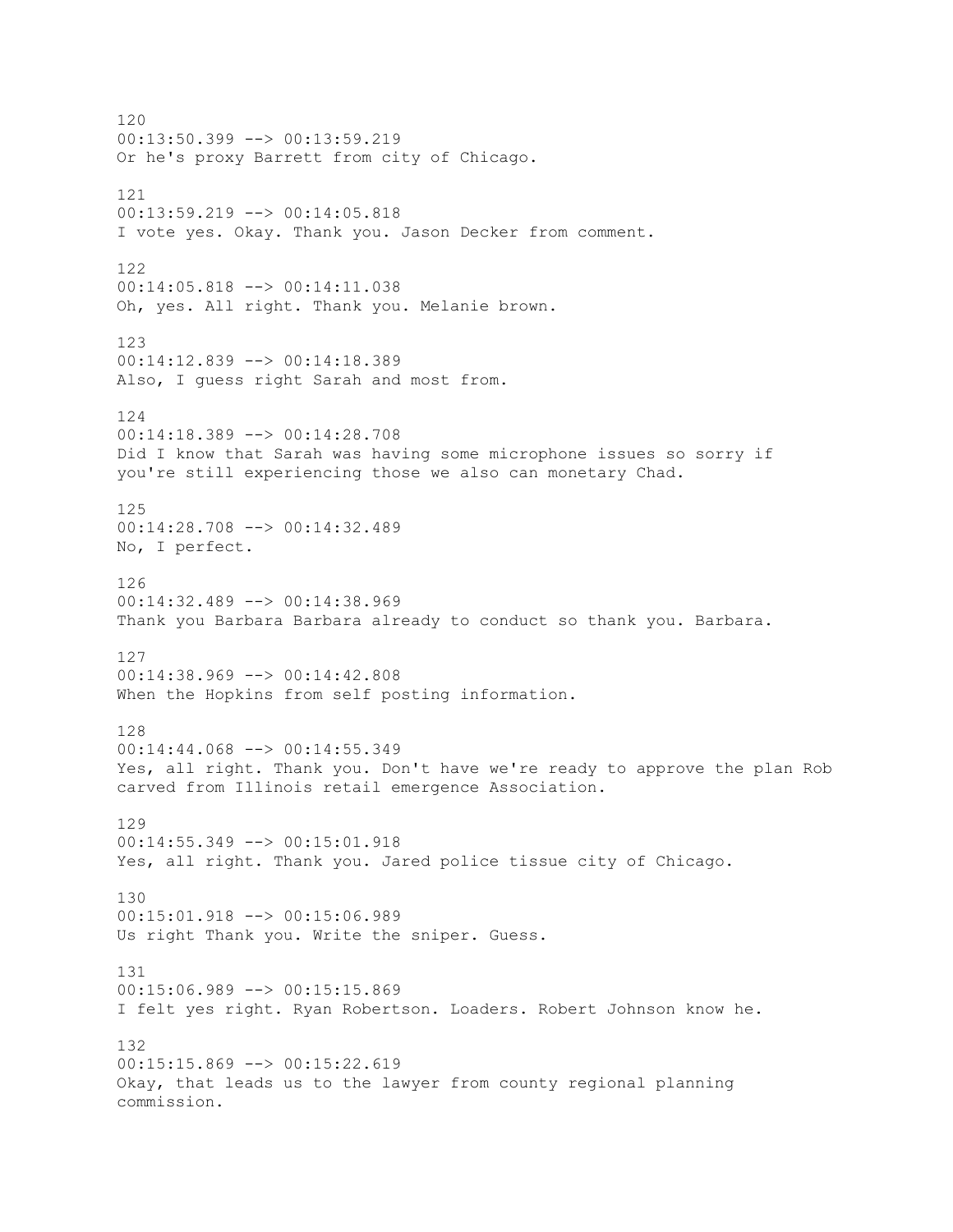133 00:15:22.619 --> 00:15:28.619 Yes, all right. Terry, any church from the Department of human services. 134 00:15:33.149 --> 00:15:38.639 Yes. Okay. Thank you. Lori walls from city of Chicago. 135  $00:15:38.639$  -->  $00:15:46.589$ Already had joined us seeing her so, Chris White will county. 136 00:15:46.589 --> 00:15:52.948 Yes all right. Thank you. Stacy Wilson from Elaine I need a simple electric agency. 137 00:15:55.469 --> 00:16:01.139 Okay, Kevin right? The Sydney representing independent energy providers. 138 00:16:02.249 --> 00:16:05.818 Okay, and David workman's. 139 00:16:05.818 --> 00:16:09.928 Yes all right. So very good. 140 00:16:09.928 --> 00:16:15.869 14 yeses. 0 knows Mick has a job for another year. 141 00:16:15.869 --> 00:16:21.149 Thank you. So, um. 142 00:16:21.149 --> 00:16:24.749 We will move to the 2nd item on the pack. Um. 143 00:16:24.749 --> 00:16:30.058 Special meeting and that, uh, is a presentation. I will give. 144 00:16:30.058 --> 00:16:33.989 On the what we're calling the utility. 145 00:16:33.989 --> 00:16:37.259 Disconnection avoidance program.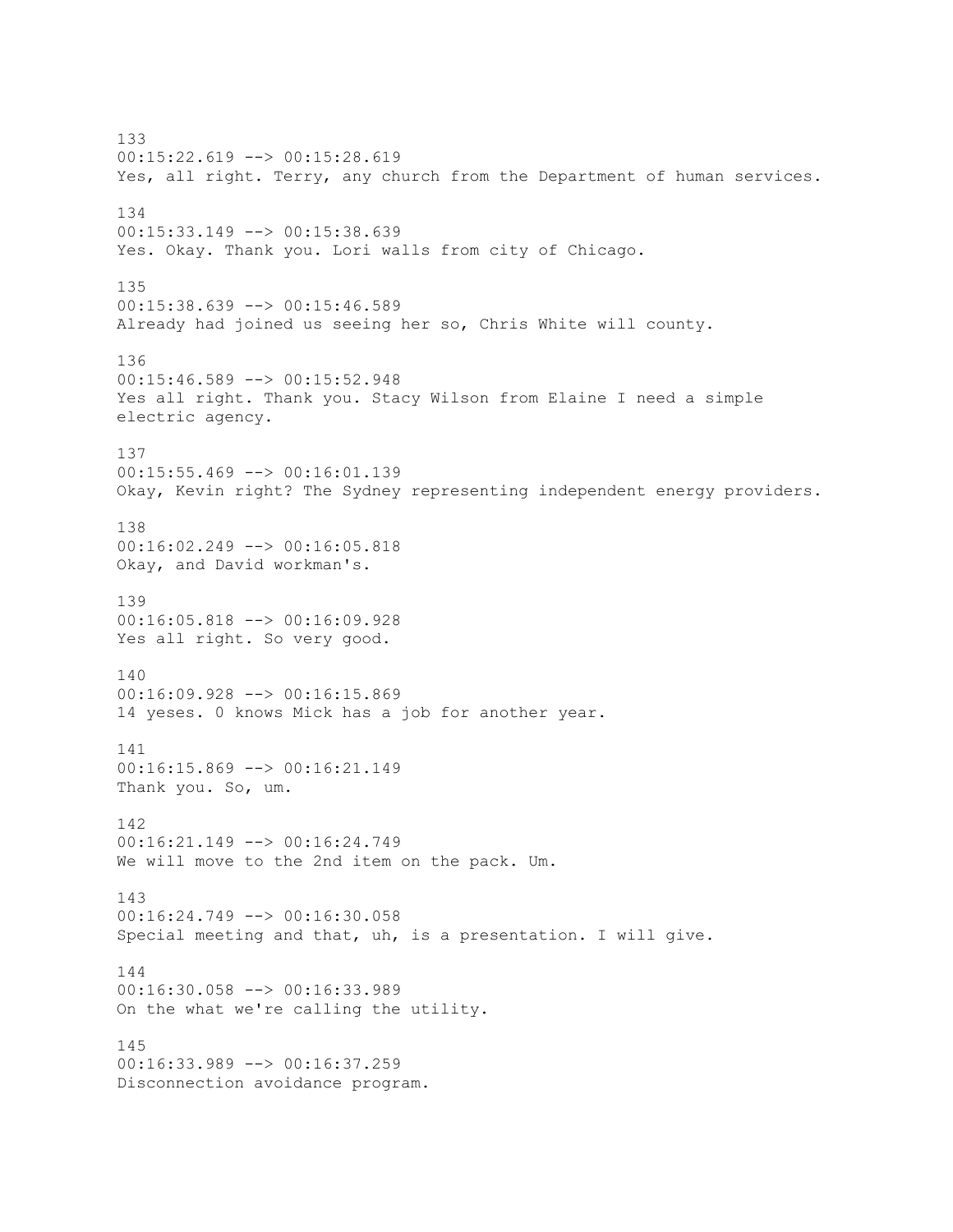146 00:16:37.259 --> 00:16:46.229 Before I, I'm adjusting my screens here, so I can see what I'm going to present. So, um. 147 00:16:46.229 --> 00:16:52.798 I want to talk a little bit about this before I go into the slides and that is. 148 00:16:52.798 --> 00:16:56.188 Uh, this has come together pretty quickly. 149 00:16:56.188 --> 00:17:00.448 It's a, um, like a problem that I, I think. 150 00:17:00.448 --> 00:17:12.358 We saw coming, but, uh, the concept and the idea to move forward with what I'm going to present here has taken form over the last few weeks. I've talked a lot to. 151 00:17:12.358 --> 00:17:17.548 Attorneys and governor's office. 152 00:17:17.548 --> 00:17:23.669 Attorneys, and we've spoken with J car to put this concept together. 153  $00:17:23.669$  -->  $00:17:29.219$ I'm told that, uh, the, uh, I, I'm presenting this to the pack. 154 00:17:29.219 --> 00:17:42.983 Uh, to let people know, and, um, you know, we can take feedback, although we are kind of a, I, I have been talking to utilities and the community action agencies and had some communication with some poverty advocates. 155 00:17:43.284 --> 00:17:47.634 Uh, but, uh, my, um, the legal staff here. 156 00:17:47.939 --> 00:18:01.709 It says that the the way that we've put this together, uh, that the, uh, between the governor's office, and that we have the authority to to move forward with this. So, uh, I am presenting this, uh. 157 00:18:01.709 --> 00:18:05.848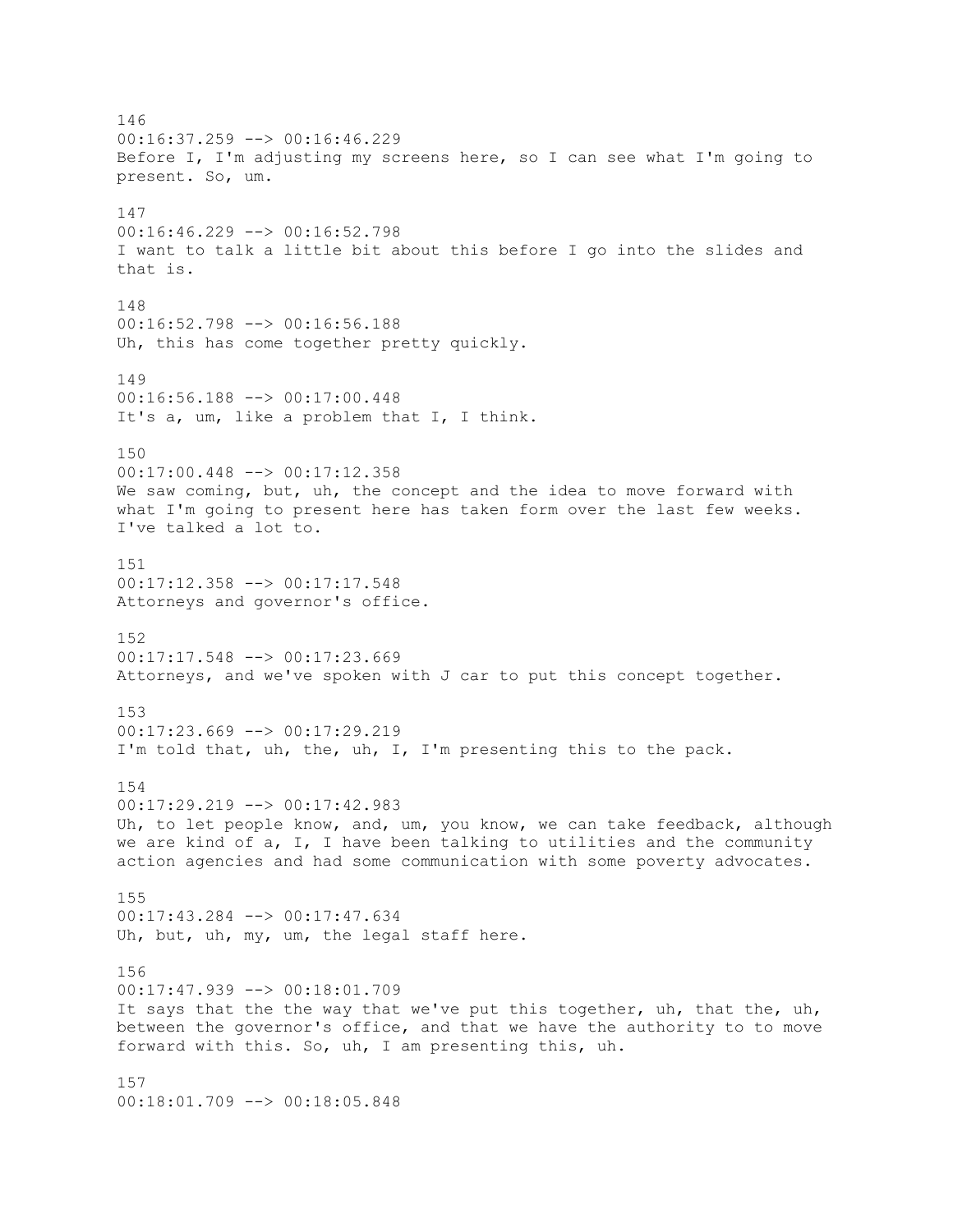As, um, to let folks know, but I, I didn't want to just. 158  $00:18:05.848$   $\longrightarrow$   $00:18:12.118$ Before I start here, let people know that this has been. 159 00:18:12.118 --> 00:18:18.269 We, we've had conversations with the utilities that are involved and with the community action agencies. 160 00:18:18.269 --> 00:18:31.733 And both of those groups gave feedback and and talked about how to do this in such a way that it could work. So we, we did do consultation with folks as we we put this together. 161 00:18:31.733 --> 00:18:39.263 So, that being said, I will now go over what we are calling the utility disconnection avoidance program. 162 00:18:39.568 --> 00:18:54.449 So, I want to start with, like, background and where we're at here right now, this comes from the attorney general, Illinois attorney general, at the end of March said in the press, there are 800,000 rate payers. 163 00:18:54.449 --> 00:19:04.769 That have utility arrearages and, uh, are potentially subject to having their service cut off. So we know that there is a looming shut off. 164 00:19:04.769 --> 00:19:09.568 Wave coming that that's really started now. 165 00:19:11.038 --> 00:19:14.038 And where are we at as, as our. 166 00:19:14.038 --> 00:19:28.733 Uh, has the, the light he program and then the group running the program so I've shown this slide before some of the, the numbers on the bottom. There may have changed a little bit, but this was our budget that we started off with last June. 167 00:19:28.733 --> 00:19:33.683 I believe June or July 1st presented this slide and we had. 168  $00:19:33.989$   $\longrightarrow$   $00:19:37.409$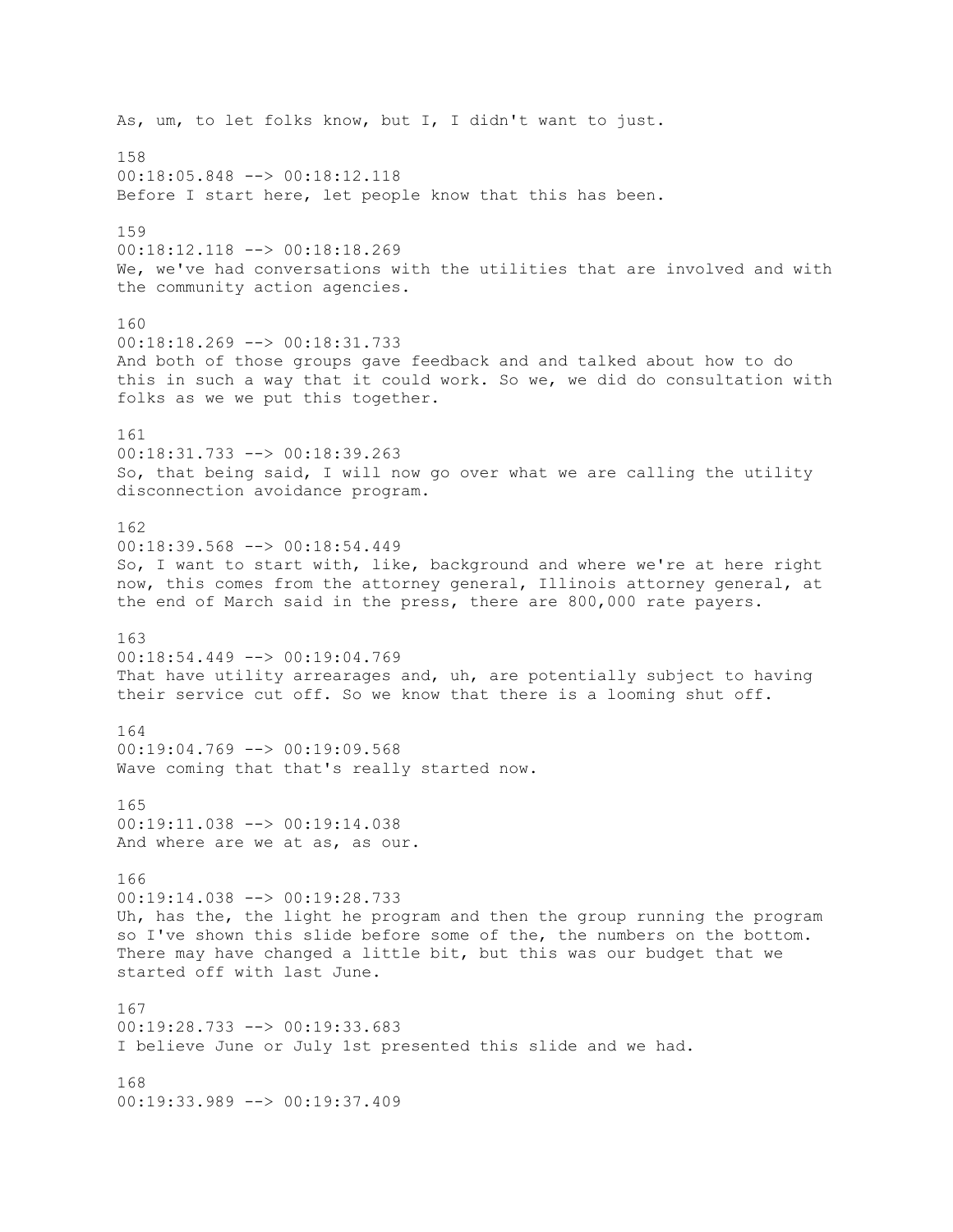Uh, between the federal dollars. 169  $00:19:37.409$  -->  $00:19:42.298$ A, we have 3 federal sources carry over from last year's. 170 00:19:42.298 --> 00:19:50.368 Why he award the bottom number here is this year's lie award. We have cares money and the state fund. 171 00:19:50.368 --> 00:19:55.108 So between all of those, we had 255,000,000. 172  $00:19:55.108$   $\leftarrow$   $>$  00:20:00.929 Available this year, that is significantly more than we put out in a normal year. 173 00:20:00.929 --> 00:20:09.598 Um, but because of and the cares funding and us reaching into the state fund, we, we plan to have a. 174 00:20:09.598 --> 00:20:18.388 Large program this year and right now those numbers are a little bit old, and they may be a little less. Now we're on track. 175 00:20:18.388 --> 00:20:25.169 To put out something like 160Million. So, uh, we're leaving. 176 00:20:25.169 --> 00:20:28.949 Money that we had planned to. 177 00:20:28.949 --> 00:20:37.798 Send out in client benefit. Uh, we have a balance now this slide as well. Uh, is 1 that folks have seen. 178 00:20:37.798 --> 00:20:48.628 Uh, these bottom numbers from 21, they're from about a month and a half ago that we're in blue that I've crossed out. So these are yesterday's numbers. 179 00:20:48.628 --> 00:20:53.729 So this year we have collected 74Million dollars.

180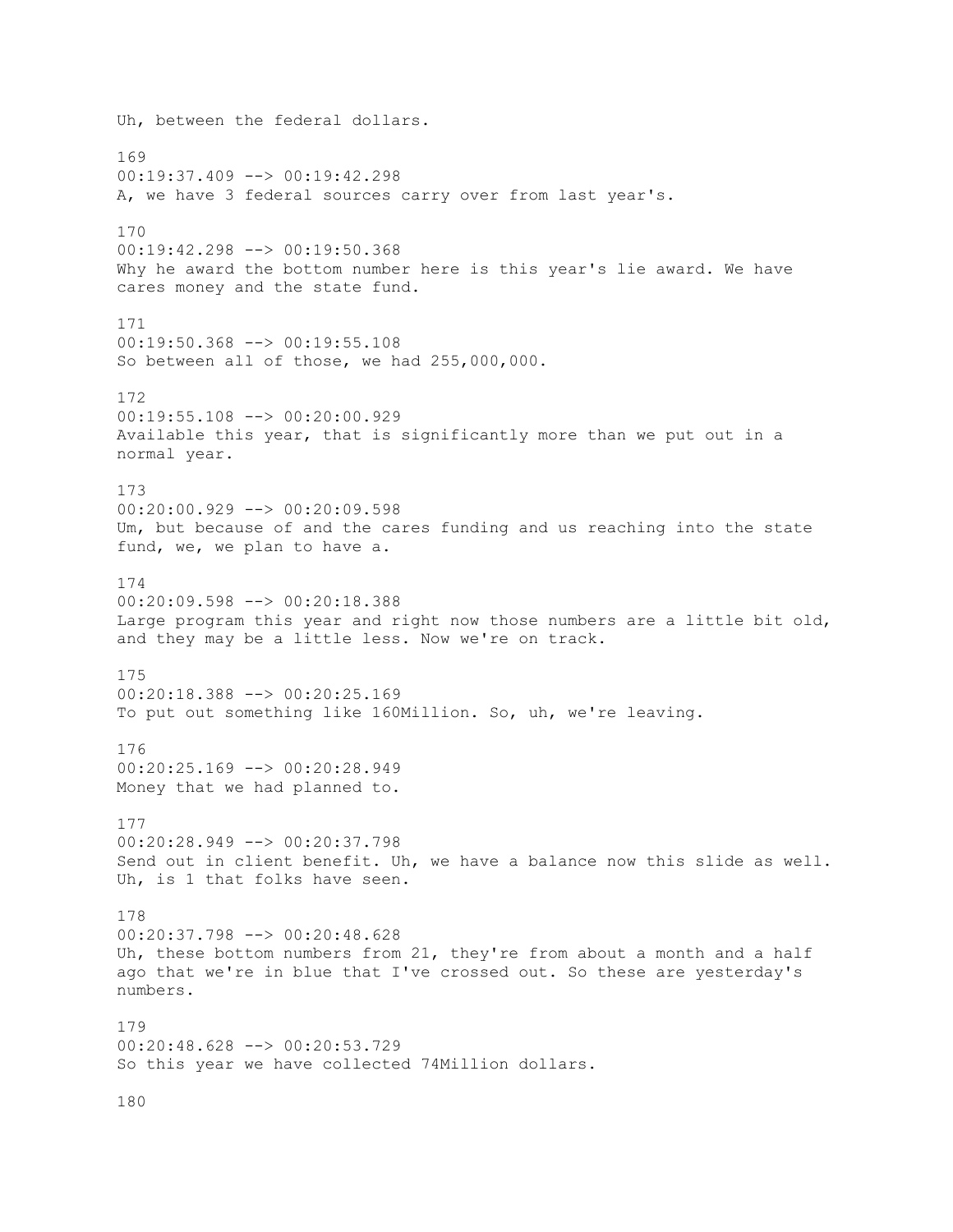00:20:53.729 --> 00:21:03.808 Uh, to the state fund, and we put out 31Million that's mainly in Pip dollars. Uh, the, we always on these. 181 00:21:03.808 --> 00:21:18.773 Lie he side we try to put out the federal dollars 1st, because those do go away are 20 Grant and our grant both go away in a few months. So we need to make sure that we have that money spent. So. 182 00:21:19.199 --> 00:21:24.118 That's where we, we are right now so we have a balance in the, um. 183 00:21:24.118 --> 00:21:27.449 We have a balance in the state fund. 184 00:21:27.449 --> 00:21:31.588 Of over 100Million dollars as of yesterday. 185 00:21:31.588 --> 00:21:40.499 So, something just to talk about with, like, how did we end up here with when when we've had the year that we've had so. 186 00:21:40.973 --> 00:21:55.644 And nationwide calls, we find that other states are in a similar position that the light heap funding that was allocated for the year. Actually there's significant amounts remaining. There could be not could be. I'm certain. 187 00:21:55.644 --> 00:22:05.003 There are a lot of reasons that we've ended up here. Some of it is that there's other federal money that's been sent out into the. 188 00:22:05.338 --> 00:22:09.808 The nation, you know, with stimulus checks, increased unemployment. 189 00:22:09.808 --> 00:22:17.064 Uh, I know some of the emergency rental assistance programs included benefits for utility payments. 190 00:22:17.304 --> 00:22:25.074 So, for whatever reason we've ended up in this position and right now we, we just need to, um.

191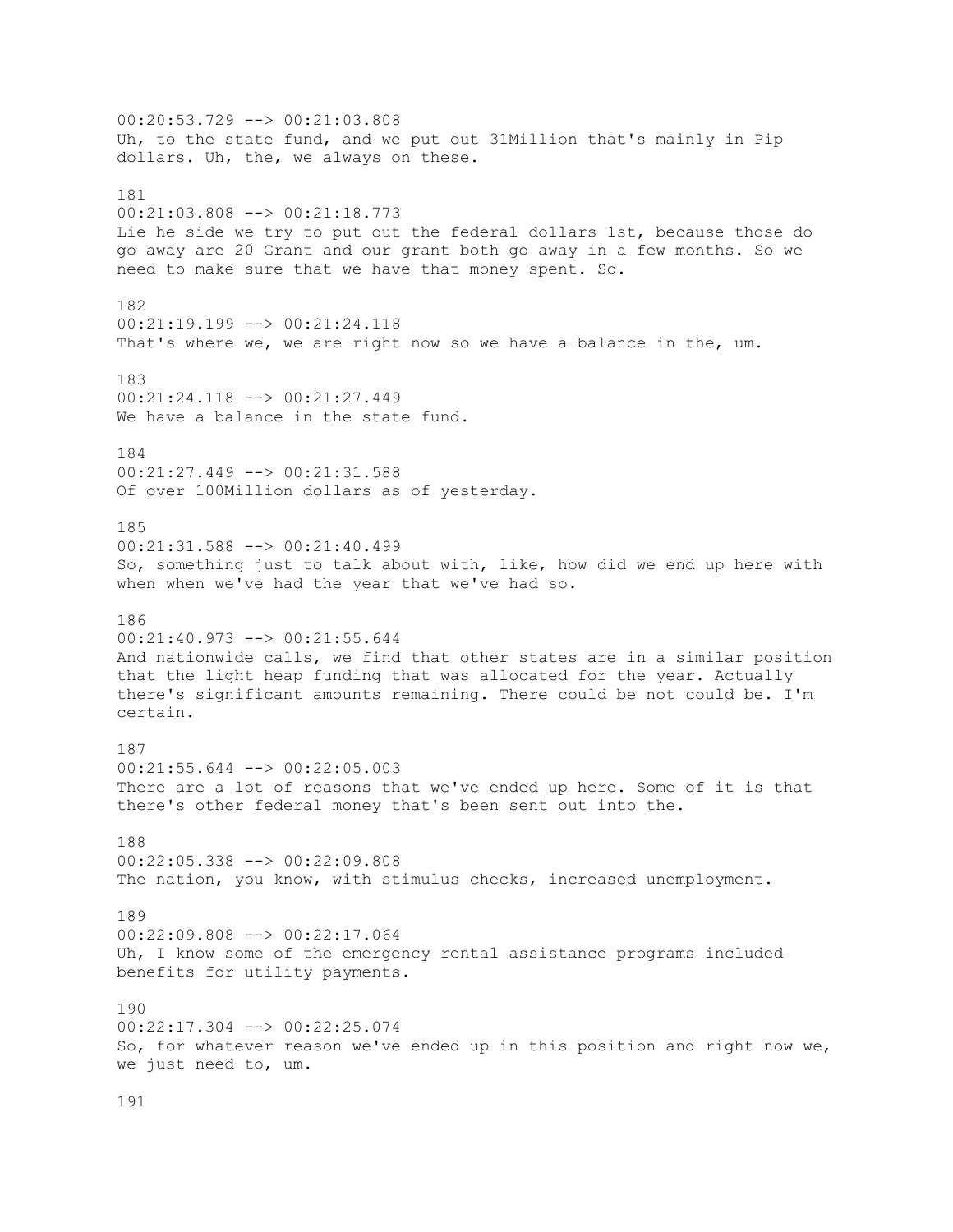00:22:25.439 --> 00:22:29.519 Solve the where we're at, we need to. 192 00:22:31.378 --> 00:22:36.628 We need to fix this problem and the problem is obvious that we have 800,000 disconnections. 193 00:22:36.628 --> 00:22:40.199 At a time when the state light, he has a 100Million dollars. 194 00:22:42.148 --> 00:22:55.199 So, um, 3 or 4 weeks ago, the concept started with the idea that we have this funding and we have people that we know are in a. 195 00:22:55.199 --> 00:23:09.269 Imminent disconnect threatened to be disconnected here any time. So we came up with the utility disconnect avoidance program. You DAP we're calling it. And the concept is, would pay the utilities directly. 196  $00:23:09.269$  -->  $00:23:23.874$ From the state fund to pay off the arrearages for any former or current clients, or any former Pip clients. If your current Pip client, you would be paying your bill and probably wouldn't be on the disconnect. 197 00:23:23.874 --> 00:23:36.144 But the concept would be that if, if a person has been income qualified in the last few years that we would work directly with the utilities to have, those are very, just pay. 198 00:23:37.769 --> 00:23:41.699 So, when the concept when i1st. 199  $00:23:41.699$  -->  $00:23:51.179$ Started talking to utilities about it and and our staff and our, uh, accounting office. And how, how might this work, uh, what we. 200  $00:23:51.179$   $\rightarrow$   $00:23:56.909$ Figured out was that there were things in the energy assistance. 201 00:23:56.909 --> 00:24:08.788 Uh, that would need to be changed and there were things in emerge and the J car rules that would need to be changed because J car doesn't contemplate this type of program. So what we.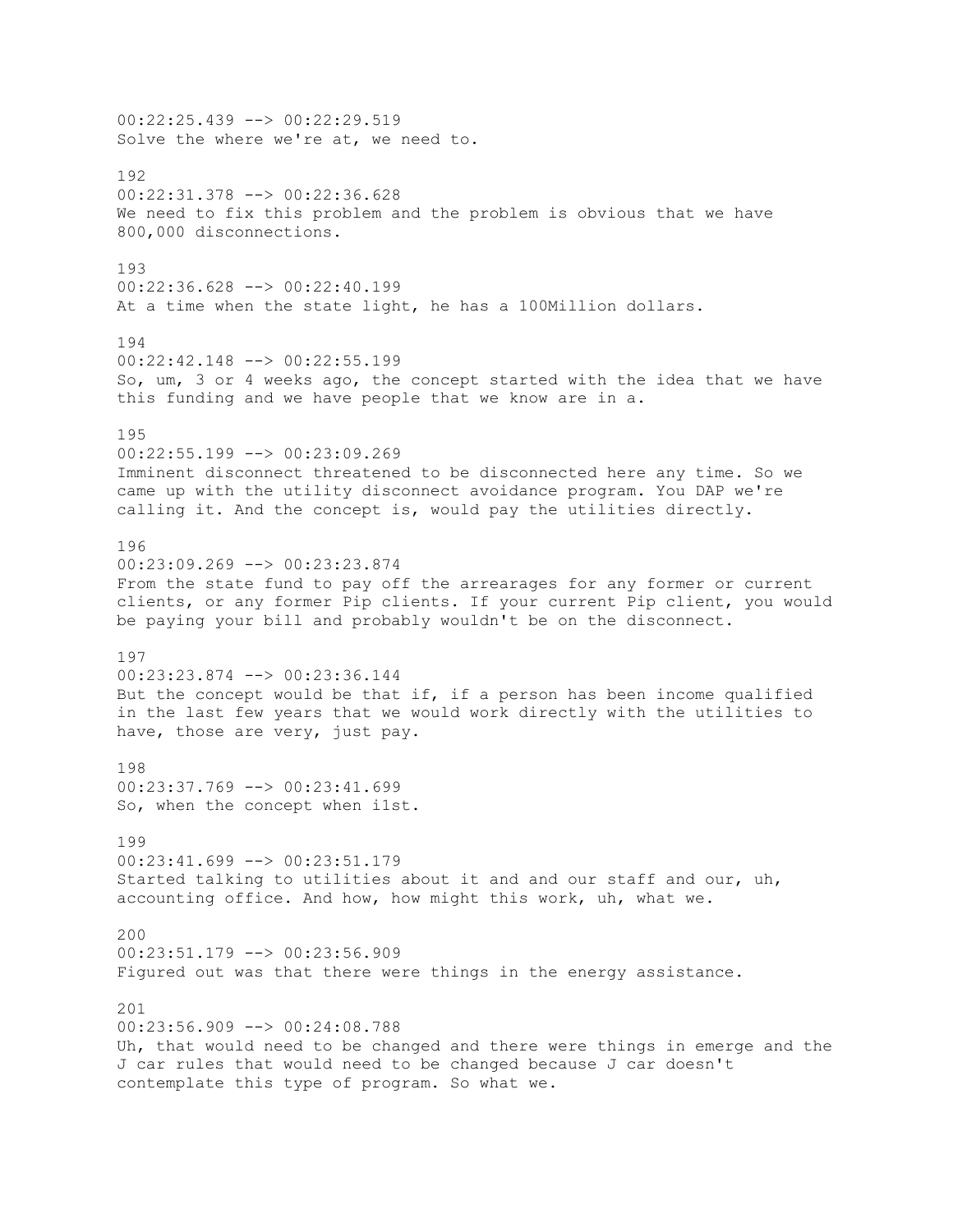202 00:24:08.788 --> 00:24:14.638 Ultimately decided and through the lawyers and looking at how this would work. 203 00:24:14.638 --> 00:24:18.179 Um, we know that we need an executive order. 204  $00:24:18.179$  -->  $00:24:23.368$ The executive order would suspend 2 parts of the energy assistance act. 205 00:24:23.368 --> 00:24:28.078 For until the end of June, so this is a temporary it is a. 206 00:24:28.078 --> 00:24:36.328 3 months well, we're a half into April, so a 2 and a half month program, but the executive order. 207 00:24:36.328 --> 00:24:41.969 Will suspend income verification requirements and then, um. 208 00:24:42.203 --> 00:24:57.084 Would suspend the geographic restriction on utility payments so that we don't have to track exactly the payments versus the US paying to utilities. So. 209 00:24:57.868 --> 00:25:01.409 We are hoping in the 1st, part of next week. 210 00:25:01.409 --> 00:25:04.618 To have, uh, the executive order signed by the governor. 211 00:25:04.618 --> 00:25:09.659 Then we have emergency rules that have been written up. 212  $00:25:09.659$  -->  $00:25:21.778$ Uh, we have worked with the J car staff to have those Pre filed so that we can have them reviewed and the J car rules will be setting up a, this. 213 00:25:21.778 --> 00:25:27.028 Program that is a through June the end of June we have a 100,000,000.

214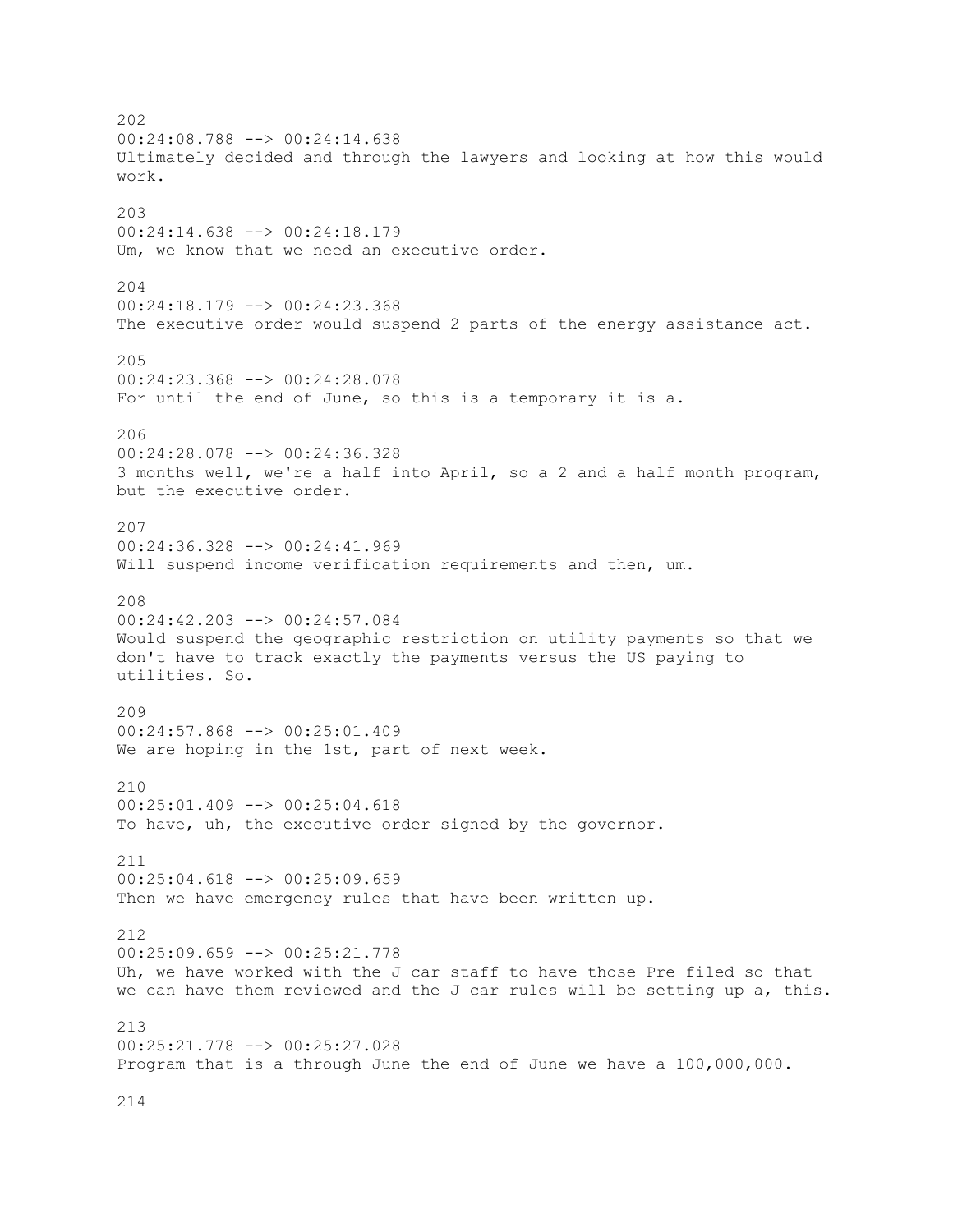00:25:27.028 --> 00:25:34.499 Um, maximum, total program payments to individual accounts, uh, will be. 215 00:25:34.499 --> 00:25:34.798 No, 216 00:25:34.794 --> 00:25:48.953 less than 250 dollars so kind of trying to make sure that the person is really on a disconnect list that a utility isn't just trying to clear all of their just and then a payment up to 5,000 because there are just 217 00:25:49.433 --> 00:25:49.824 a, 218 00:25:49.824 --> 00:25:51.173 a small number, 219 00:25:51.173 --> 00:25:53.513 but a handful of accounts that have huge balances. 220 00:25:55.439 --> 00:26:06.298 Um, so, uh, and then the, the last thing is that on how we notify the customers the way I'll go through how we're planning on the, the. 221 00:26:06.773 --> 00:26:16.074 Program working, but the way that we're receiving the information, it would be difficult for to reach out to the customer. 222 00:26:16.074 --> 00:26:22.044 So we're going to work with the utilities on how to communicate this credit to the. 223 00:26:22.348 --> 00:26:26.999 Their customers, so the way the way we. 224 00:26:26.999 --> 00:26:30.088 Envision the program working. 225 00:26:30.088 --> 00:26:38.009 Is the utility and we've spoken with utilities they, they have the ability to identify.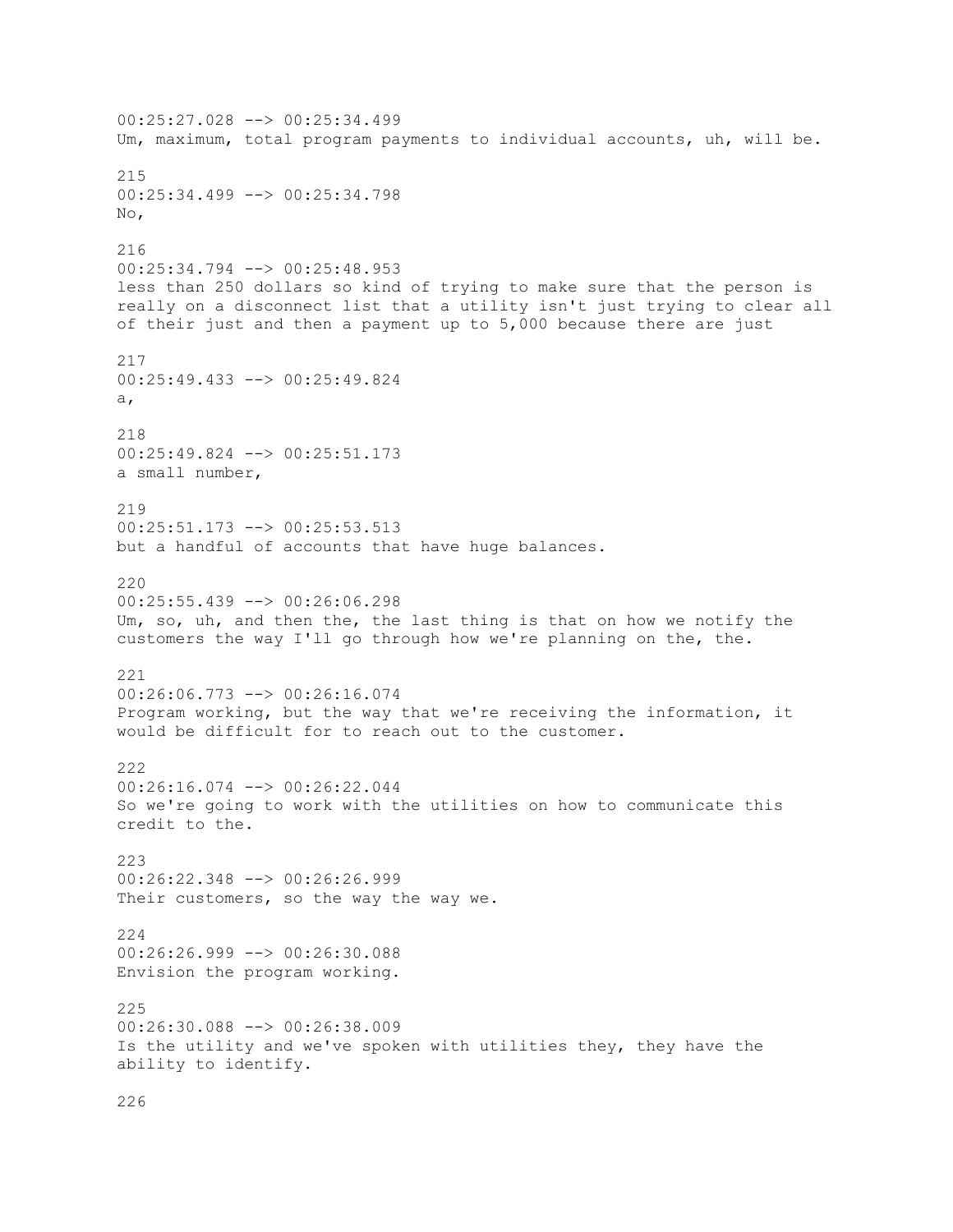00:26:38.009 --> 00:26:41.429 They're client their customers that are. 227 00:26:41.429 --> 00:26:46.798 Are online, or have had life heap in recent years or PIP. 228 00:26:46.798 --> 00:26:55.888 And so they can identify those customers that are on the disconnect list that have been income qualified. 229 00:26:55.888 --> 00:27:01.709 And I think I said it last slide, but income qualified from July. 1st. 230 00:27:01.709 --> 00:27:05.848 2017, which was program year, 18. 231 00:27:05.848 --> 00:27:17.009 To today, so any or Pip client from that window that is on the disconnect list. A utility can put it into a list. 232 00:27:17.009 --> 00:27:20.788 And submit that list of clients to. 233 00:27:20.788 --> 00:27:21.358 Well, 234 00:27:21.743 --> 00:27:24.324 with the so the, 235 00:27:24.473 --> 00:27:25.584 the customer name, 236 00:27:26.094 --> 00:27:31.433 their likely ID or Pip ID and then what their is, 237 00:27:32.094 --> 00:27:34.074 we will receive that and, 238 00:27:34.104 --> 00:27:34.374 uh, 239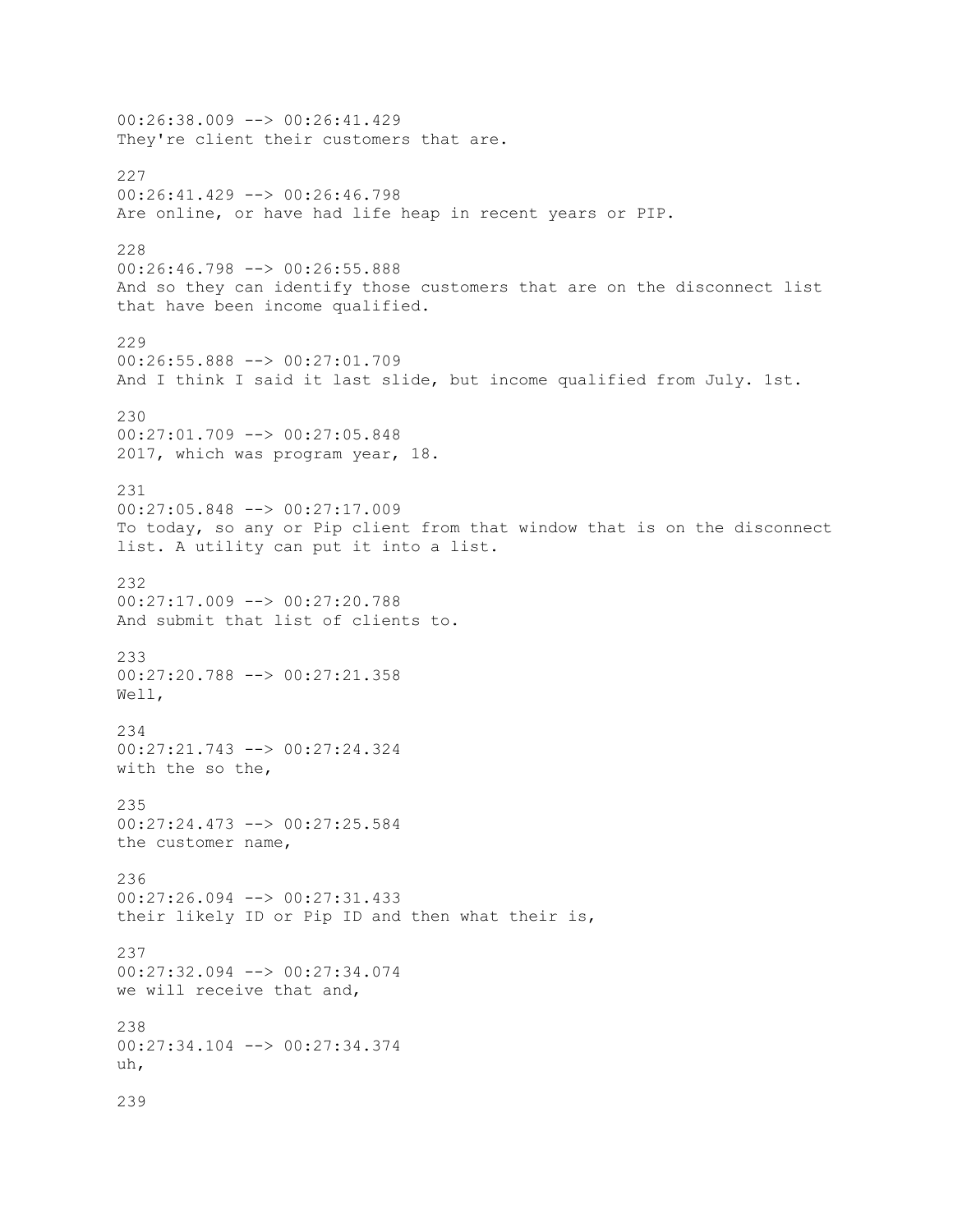00:27:34.403 --> 00:27:37.223 have the total we'll do a review. 240 00:27:37.588 --> 00:27:43.108 Uh, that will do a sampling of the names on that list. 241 00:27:43.108 --> 00:27:57.628 And verify that they have been, you know, that they were former clients, and then, uh, will make a direct payment to the utility from the state fund to remove those. 242 00:27:57.628 --> 00:28:01.138  $IIm$ 243 00:28:01.138 --> 00:28:11.159 So, what are we looking at? We have restricted this to the 6 large utilities and I'll talk a little bit about how with why he. 244 00:28:11.159 --> 00:28:25.884 Program running has it, it will continue to run that smaller. Utilities will still have the ability to receive some of these benefits, but for the LDAP direct payments, we're restricting it to the 6 largest utilities. 245 00:28:26.364 --> 00:28:30.144 They represent 99% of the funding into the state fund. 246 00:28:31.199 --> 00:28:42.564 Uh, so they're the vast majority of the payments, and they also represent something like 90 to 93% of the that have been paid this year, have gone to these 6 utilities. 247 00:28:42.564 --> 00:28:51.773 So, we're getting the vast majority of the people that we can reach because we can only these have to be clients or customers of. 248  $00:28:53.189$   $\rightarrow$   $00:28:58.104$ Um, utilities that pay in to the state fund since we're using the state fund to to pay this. 249 00:28:58.104 --> 00:29:09.354 So, those 6 utilities have commented Ameren nicor, people's North Shore and mid American are the ones that we're going to be dealing with from information that they've sent into. The department.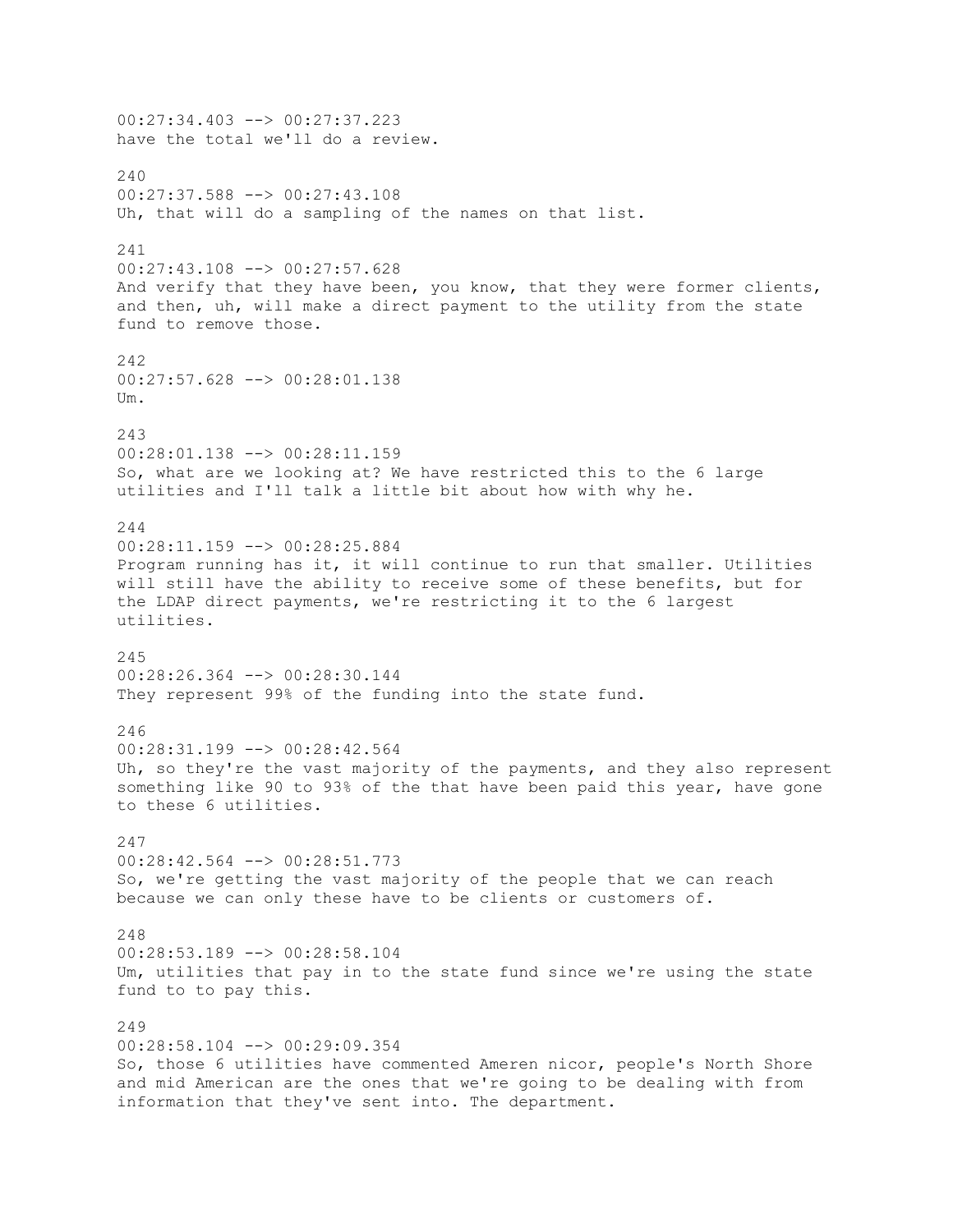250 00:29:09.659 --> 00:29:12.929 Uh, we believe that, uh, there are 100,000 accounts. 251 00:29:12.929 --> 00:29:20.338 Um, that will be submitted to us, and we estimate that the, the payments will total, uh, somewhere. 252 00:29:20.338 --> 00:29:21.653 In the neighborhood of 85Million, 253 00:29:21.653 --> 00:29:27.564 so some details I mentioned this previously, 254 00:29:27.564 --> 00:29:32.903 but a Pip client who has fallen off of the PIP program, 255 00:29:32.903 --> 00:29:33.864 but hasn't, 256 00:29:34.403 --> 00:29:34.824 we're, 257 00:29:34.854 --> 00:29:37.433 we're including that, 258 00:29:37.433 --> 00:29:38.903 because they have been income qualified. 259 00:29:38.903 --> 00:29:44.304 So, as long as they were income qualified since July, 1st of 17, they're eligible. 260 00:29:46.919 --> 00:29:56.278 The deferred payment arrangements are we're going to include those as eligible and the reason we're doing that is a fairness issue. 261 00:29:56.278 --> 00:30:07.949 Um, this was brought up by, uh, uh, someone on the call with the community action agencies that, uh, it doesn't seem fair that if someone entered into an arrangement in March.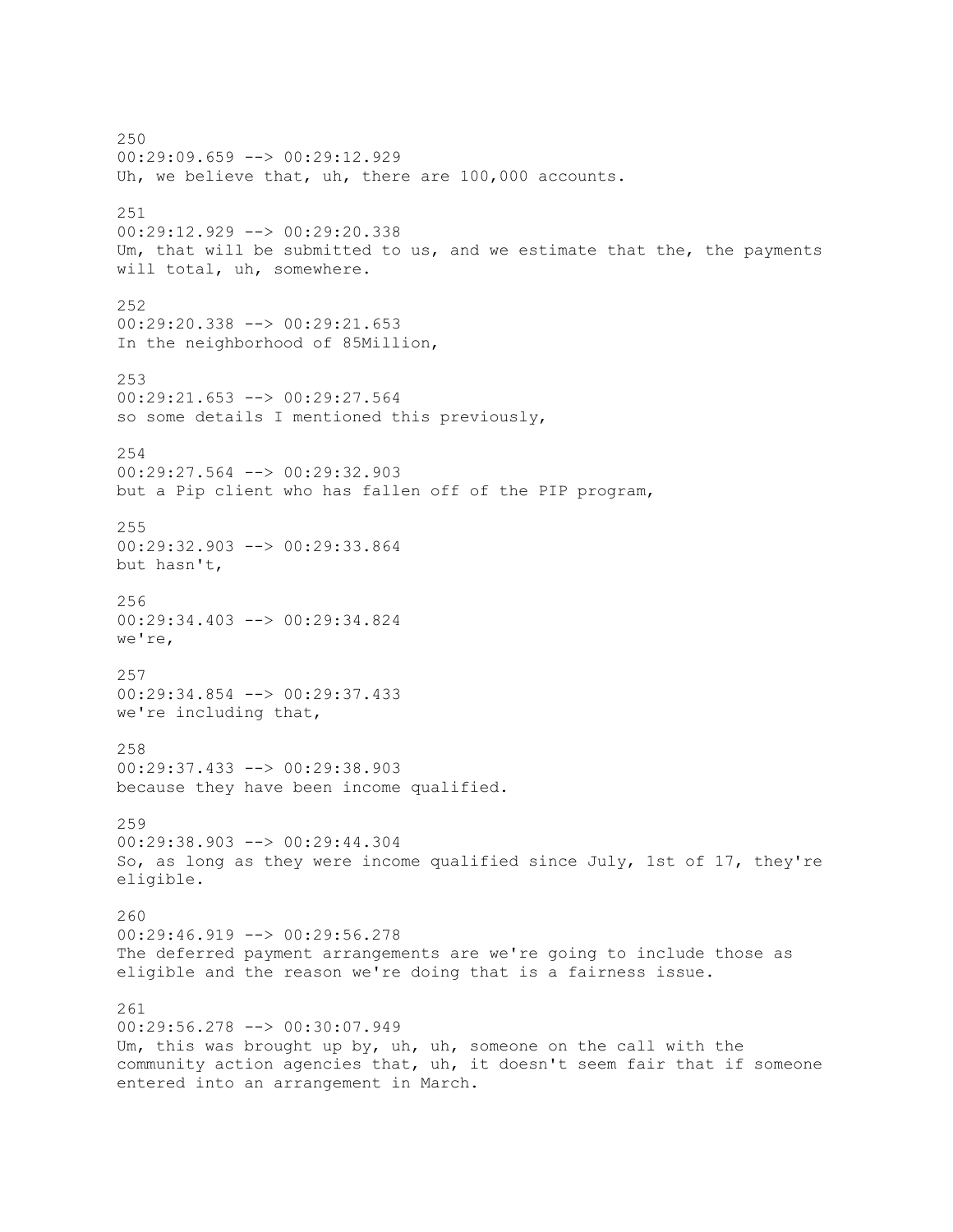262 00:30:07.949 --> 00:30:11.759 Uh, to spend the next 2 years paying off a payment. 263 00:30:11.759 --> 00:30:24.294 And rearrange that, then someone in April who didn't take that step, gets this benefit. So we are going to allow utilities to clear direct or deferred payment arrangements. 264 00:30:24.864 --> 00:30:37.644 And then the last thing this is more for the utility is to let them know that we've set this up that we can receive 1 invoice per utility per month. And that's really just more an administrative thing on our end. 265 00:30:37.644 --> 00:30:40.223 So that we don't we don't receive. 266 00:30:41.009 --> 00:30:52.019 More than our system can handle. So, utilities will have a chance, you know, in April May and June. 267 00:30:52.019 --> 00:30:57.598 Um, to submit utility invoices to us for this program. So. 268 00:30:57.598 --> 00:31:05.308 I said before about lie heap, in the way ally, he will continue to run right now. 269 00:31:05.308 --> 00:31:10.019 We have the end of May as the end of our program year. 270 00:31:10.019 --> 00:31:16.888 So, this action will free up capacity in the community action agencies. 271 00:31:16.888 --> 00:31:30.683 Because the clients that might have come in for assistance will now be able to be handled directly and we can see from the fact that there are 800,000 that are on disconnect list. 272 00:31:32.009 --> 00:31:39.659 That there still is going to be a demand out there. So we believe that, uh, that there's still going to be a need for, um.

273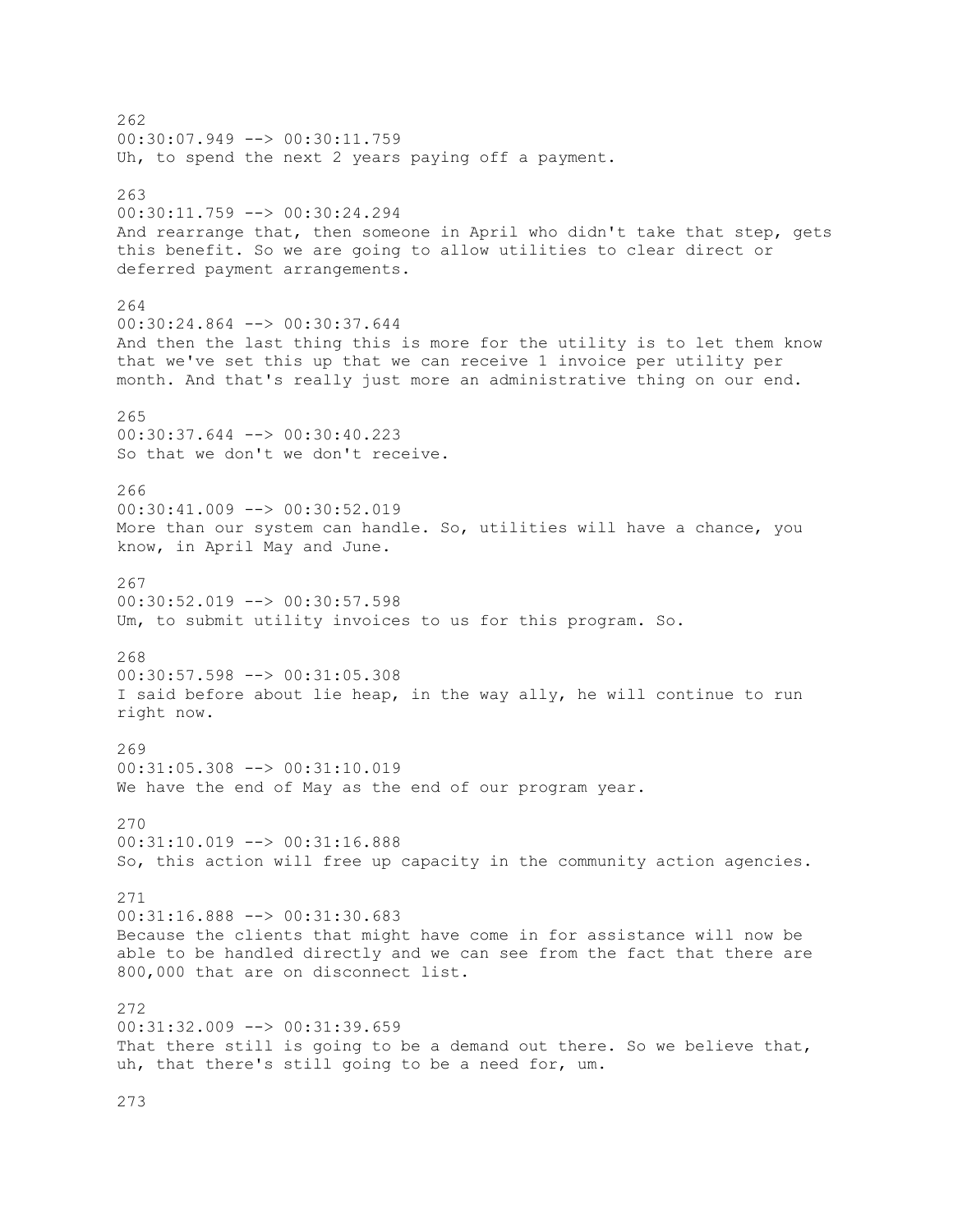00:31:39.659 --> 00:31:51.298 For light heat and that the action, the community action agencies will still have a significant demand here as the disconnection start. 274 00:31:51.298 --> 00:31:55.078 For the remainder of the year. 275 00:31:55.078 --> 00:31:58.348 On the reconnection assistance for lie he. 276 00:31:58.348 --> 00:32:01.618 Uh, whatever day we start the. 277 00:32:01.618 --> 00:32:05.788 We're going to raise the reconnection assistance to 5,000 dollars. 278 00:32:05.788 --> 00:32:15.088 So that the agencies can provide a benefit to an existing or a, to a new client, uh, that will match what is being given to a. 279 00:32:15.088 --> 00:32:28.528 Former, and, and, uh, other clients that have already received their this year. So, um, we are going to be raising that. That was another suggestion from the, the community action agencies that, uh. 280 00:32:28.528 --> 00:32:33.749 I is a, would not have been fair if we hadn't done this. So. 281 00:32:33.749 --> 00:32:34.673 When we, 282 00:32:34.673 --> 00:32:41.604 we still don't know the timing we don't know exactly when the executive order is going to be signed and we don't know, 283 00:32:42.263 --> 00:32:46.943 after the executive order assigned exactly the timing of the J car, 284 00:32:46.973 --> 00:32:49.854 but we expect them to be in the 1st, 285 00:32:49.854 --> 00:32:50.784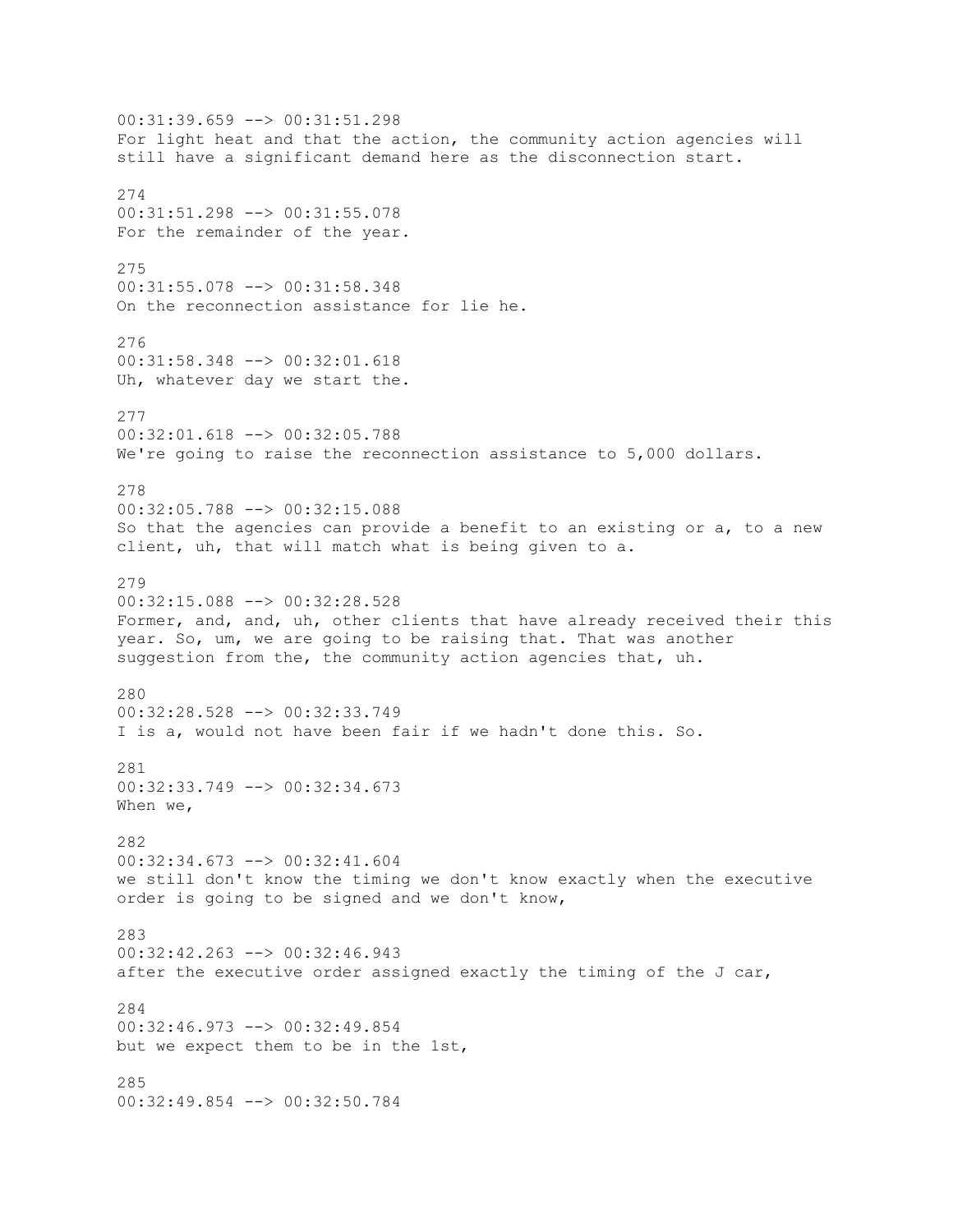half of next week, 286 00:32:51.294 --> 00:32:52.763 but as soon as we know, 287 00:32:52.763 --> 00:32:53.064 we'll, 288 00:32:53.634 --> 00:32:55.074 we'll send that information out. 289 00:32:55.588 --> 00:32:59.909 And the last thing I want to say is that even with this. 290 00:32:59.909 --> 00:33:08.159 We're still planning on doing a supplemental a supplemental payment that will be processed. 291 00:33:08.663 --> 00:33:22.284 I think the payments will actually be made in the 1st, half of July. So the way that, um, as we thought about this, internally, we are a Keating program, and we do shut down during the summer months. 292 00:33:22.284 --> 00:33:28.703 But we know that there, we have people that are still feeling the economic effects of cobit. 293 00:33:28.943 --> 00:33:39.683 So we believe that the supplemental in July, we don't run a cooling program, but this would be assistance to any client that received lie. He. 294 00:33:40.019 --> 00:33:53.189 In program, year, 21, so any that have signed up from July last year to the end of May will receive that supplemental in July that will be paid for out of the federal. 295 00:33:53.189 --> 00:34:02.759 Um, the federal grant, uh, so, uh, the vast majority of that will be there, we will have a handful that if we haven't documented. 296 00:34:02.759 --> 00:34:16.434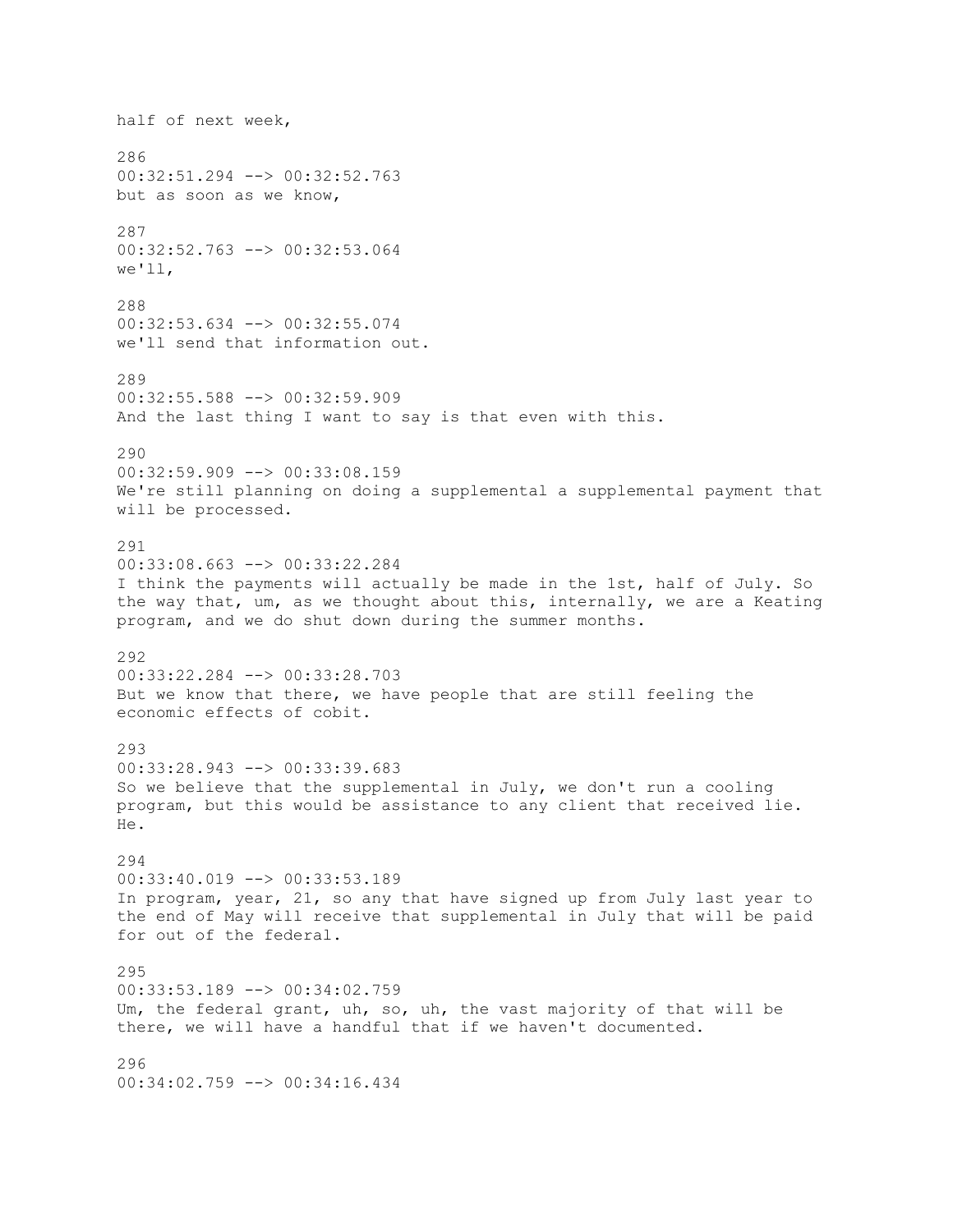Um, people that have a, those will need to be paid out of the state fund, but that's a relatively small amount. So we are still planning on putting out something like 50 to 60Million dollars in direct vendor payments in July. 297 00:34:16.434 --> 00:34:19.224 And so there's a lot of money. 298 00:34:20.039 --> 00:34:34.889 That's, uh, that's being sent out in the next 3 months. Uh, but this is a reflection of the fact that, uh, the federal government has reacted to and, uh, we have a. 299 00:34:34.889 --> 00:34:42.028 Funding that's come in from the, uh, American recovery plan, I believe, is what the P stands for the. 300 00:34:42.264 --> 00:34:55.313 We have a significant amount of funding from that, and we don't want to not take action now this summer to help people and then end up next year at this time next year, having funding available. 301 00:34:55.313 --> 00:35:04.463 So we're taking this action to do the supplemental. And we're also I'll be presenting at the pack meeting in a couple of weeks, talking about next year's. 302 00:35:04.768 --> 00:35:17.548 Benefit matrix for lie heap that we're going to expand increase some of those payments so that we can get the funding out to the people that need. 303 00:35:17.548 --> 00:35:22.978 So that is the, that is the. 304 00:35:22.978 --> 00:35:28.528 Utility disconnect avoidance plan and I'm presenting it here. 305 00:35:28.528 --> 00:35:40.168 Uh, just to let people know what's coming next week and, you know, update people on what we've been doing. So I'm available or. 306 00:35:40.168 --> 00:35:44.909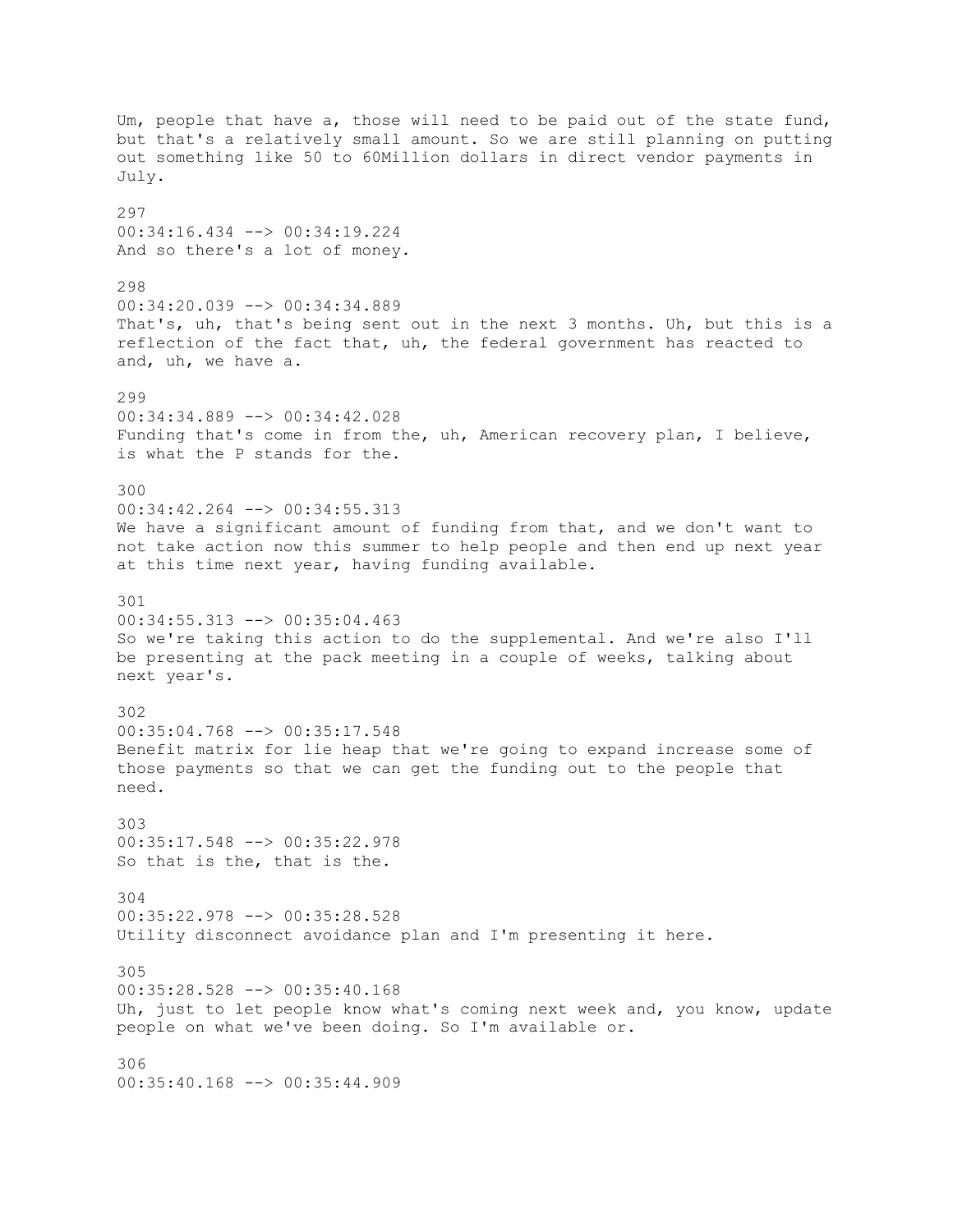My staff and I are available to answer any questions or comments at this time. 307 00:35:44.909 --> 00:35:48.688 David, the champagne I've got, uh. 308 00:35:48.688 --> 00:35:51.688 A comment, and then 2 questions, if I may. 309 00:35:51.688 --> 00:35:57.599 1st comment. Uh, so, I think leading into your presentation. 310 00:35:57.599 --> 00:36:00.688 And this was the case when you met with our group. 311 00:36:00.688 --> 00:36:03.719 You talk about the 800,000. 312 00:36:03.719 --> 00:36:09.809 Uh, households that are, um, due to to, to be, uh, disconnected. 313 00:36:09.809 --> 00:36:13.318 And I would venture to say again, as I said before. 314 00:36:13.318 --> 00:36:17.458 That not all 800,000 households that you cite. 315 00:36:17.458 --> 00:36:24.418 In your presentation would be likely eligible. Um, so I just want us. 316 00:36:24.418 --> 00:36:28.469 Say that as a general general statement, but then my 2 questions are. 317 00:36:28.469 --> 00:36:38.159 Based on this proposed approach that you have, and I think you mentioned, 85Million dollars is what you're projecting to be spent. 318 00:36:38.159 --> 00:36:43.079 On this you dab initiative, how many households are are you. 319 00:36:43.079 --> 00:36:49.318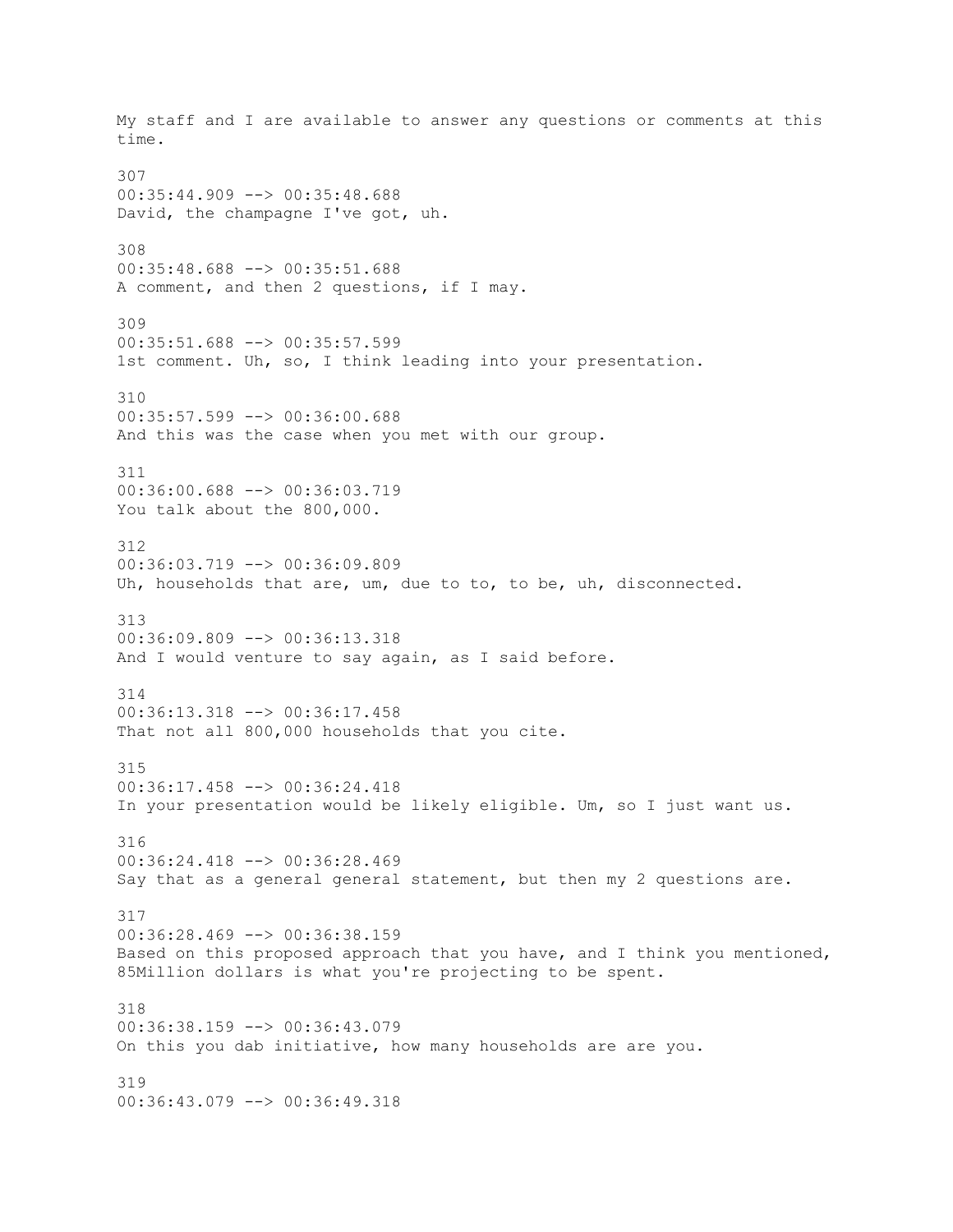Um, um, projecting would be, uh, beneficiaries of. 320  $00:36:49.318$   $\rightarrow$   $00:36:54.358$ These resources that will be paid, um, directed to the utilities. 321 00:36:54.358 --> 00:36:57.989 And then the 2nd question, and this is probably more. 322 00:36:57.989 --> 00:37:01.469 Either for you, or for some of the utilities that are on the pack. 323 00:37:01.469 --> 00:37:06.119 Uh, we found out from some of the agencies that there are some. 324 00:37:06.119 --> 00:37:14.248 Programs that have been either initiated by some of the utilities where payments are being. 325 00:37:14.248 --> 00:37:17.728 Made, uh, on behalf of of, uh. 326 00:37:17.728 --> 00:37:28.798 Their customers, and we're not quite sure how that relates to what you just presented or there are other initiatives that have been initiated by utilities. 327 00:37:28.798 --> 00:37:36.838 Okay, so I'll take the on the 1st, 1, the number of households. 328 00:37:36.838 --> 00:37:44.219 Um, you know, that's it it's hard to say, I can give you the, the range, um, these, the. 329 00:37:44.219 --> 00:37:48.239 100,000 number there that is the number of accounts. 330 00:37:48.239 --> 00:37:54.059 Utility accounts I, and I think if you if I pull up the. 331 00:37:54.059 --> 00:38:01.949 Swami Raoul, quote attorney general rolls quote he's saying, 800,000. I believe it's utility accounts.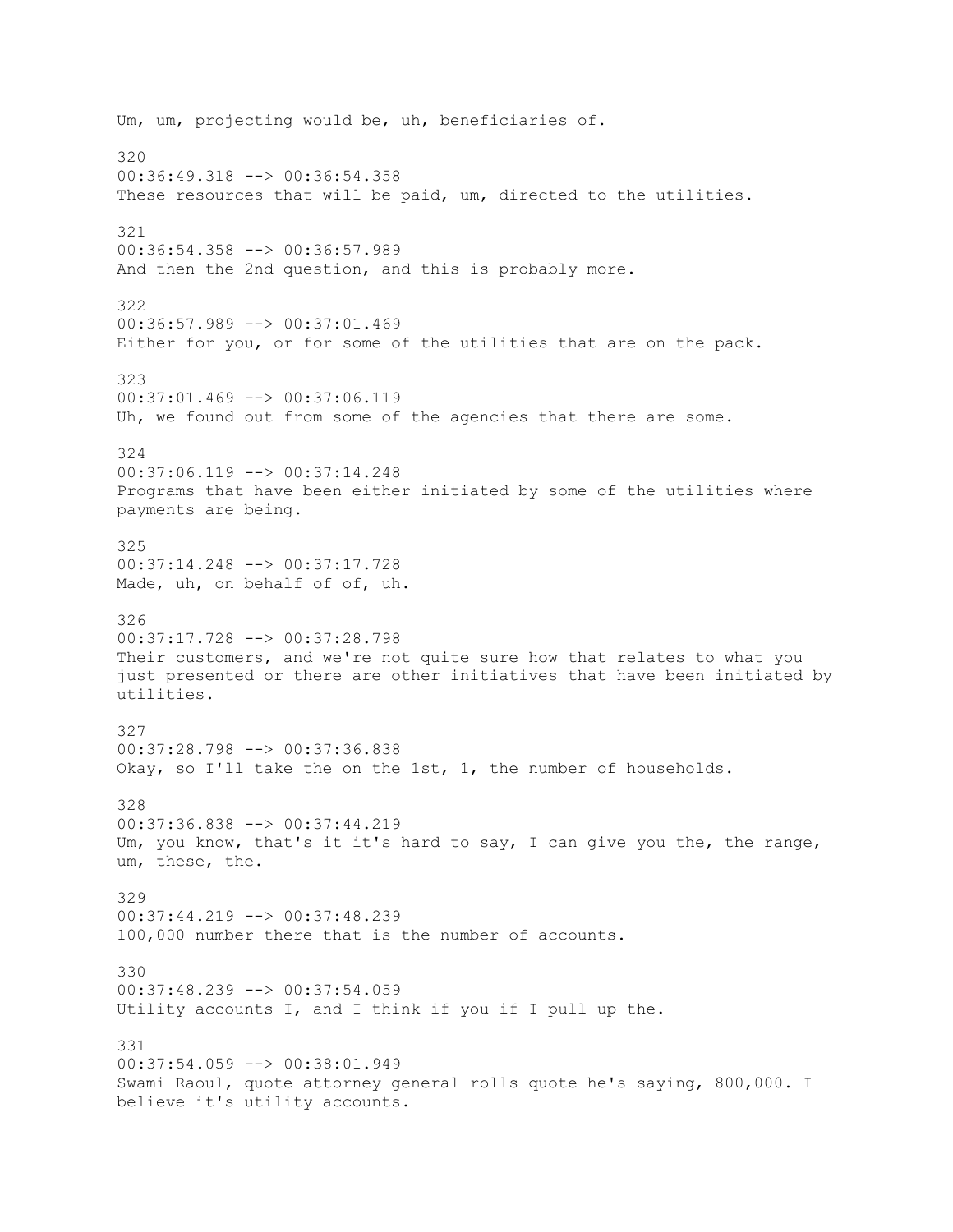332  $00:38:01.949$   $\longrightarrow 00:38:09.659$ So, up in northern part of the state, where it's a, you know, comment nicor, uh, the. 333 00:38:09.659 --> 00:38:20.489 That 100,000 may be divided by 2 so the bottom, you know, the lowest it could be would be 50,000. but then you have down in the southern part of the state. 334 00:38:20.489 --> 00:38:27.599 Where they may have hammering as both and I'm not exact, you know, I don't know that. I know exactly how that would show up. 335 00:38:27.599 --> 00:38:38.190 Um, but then we also have a lot that would have Ameren, but then propane, and they would show up as 1. so I would say the, the lowest the number could be. 336 00:38:38.190 --> 00:38:49.199 Would be 50,000 households and, you know, the, theoretically, the highest would be 100, but it wouldn't be a 100,000 households. So I would say between 50 and 75,000 households, maybe. 337 00:38:49.199 --> 00:38:52.949 On the program and. 338 00:38:52.949 --> 00:39:05.010 And using similar logic on the row, quote, that means that that 800,000, it's likely something like 400 to 600,000 households. 339 00:39:05.010 --> 00:39:09.780 And for our regular lie heap here. 340 00:39:09.780 --> 00:39:16.500 We do 250,000 in a regular year households so those are. 341 00:39:16.500 --> 00:39:23.610 Uh, 250,000, I would say we're helping something like 20% of that with the program. 342 00:39:23.610 --> 00:39:30.179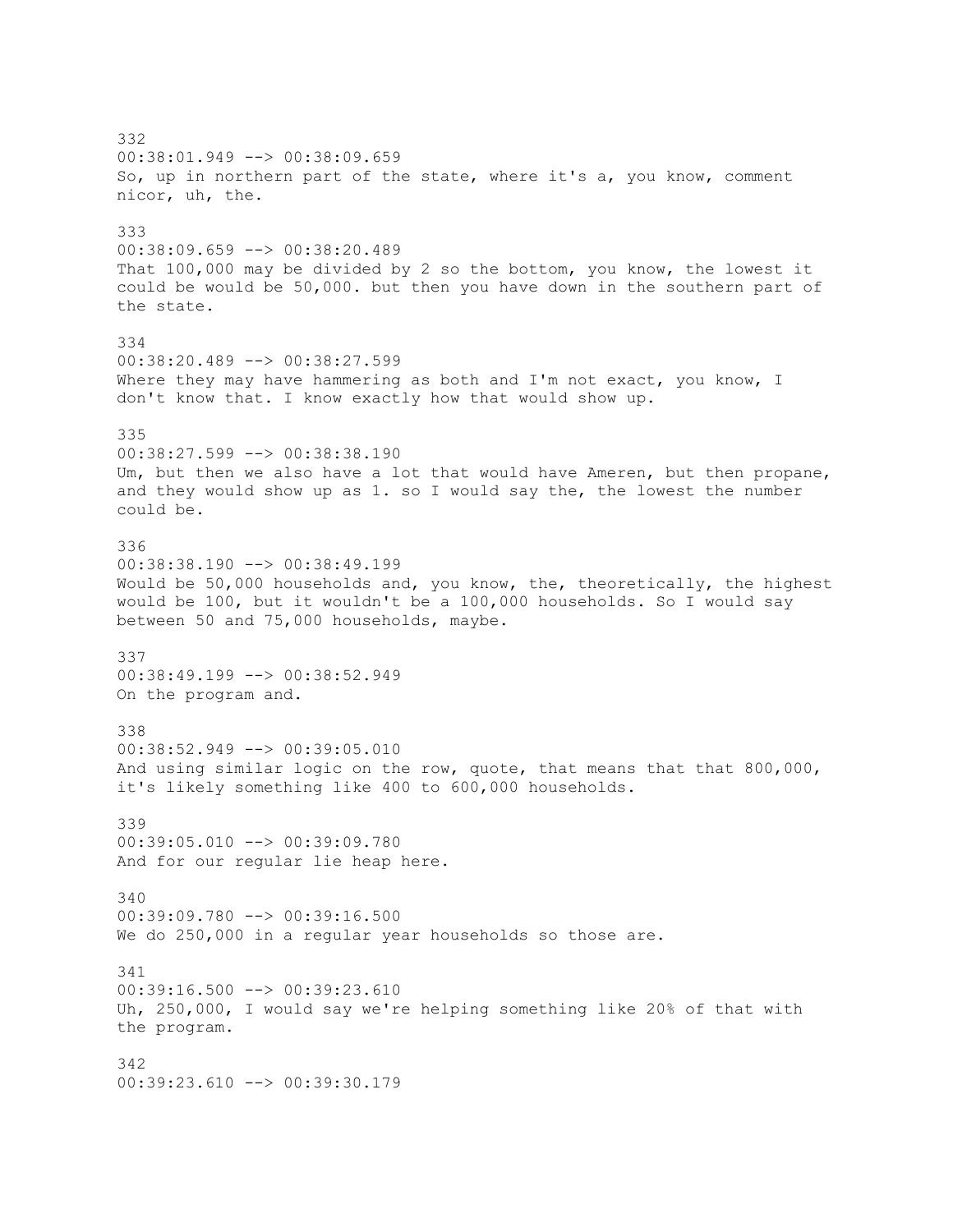On your 2nd question on the relation to other utility programs actually, I. 343 00:39:30.179 --> 00:39:40.800 I am probably not not. Probably I am not as equipped to answer. That is some others on this phone call. So if though any of the utility representatives. 344  $00:39:40.800$  -->  $00:39:48.389$ Uh, feel comfortable or think that they can provide an answer to that. I would welcome them to come up. 345 00:39:48.389 --> 00:39:51.599 Yourself. 346 00:39:51.599 --> 00:39:55.619 Yeah, and we had heard and I don't know if Chris Chris White is on, uh. 347 00:39:55.619 --> 00:40:00.989 But it might have been even hammering. There's, they're either 500 dollar payments being made. 348 00:40:00.989 --> 00:40:08.940 To customer's accounts is that am I saying this correctly? Chris or Larry? Yes. Yeah. You, um. 349 00:40:08.940 --> 00:40:17.340 We had heard that they'd come in to apply for likey. They had them all ready. All the work, gonna apply payment. 350 00:40:17.340 --> 00:40:32.309 And then a customer call back and said that they didn't want heat because, and I believe it was Ameren and they were going to get a 500 dollar payment through them. And that was more than what he was doing. So. 351  $00:40:32.309$   $\rightarrow$   $\rightarrow$   $00:40:39.210$ So there was that concern on, you know, there's going to be all this money flying at these accounts. It's. 352 00:40:39.210 --> 00:40:44.579 Kind of there wouldn't why he, I mean, like, he has an entitlement.

353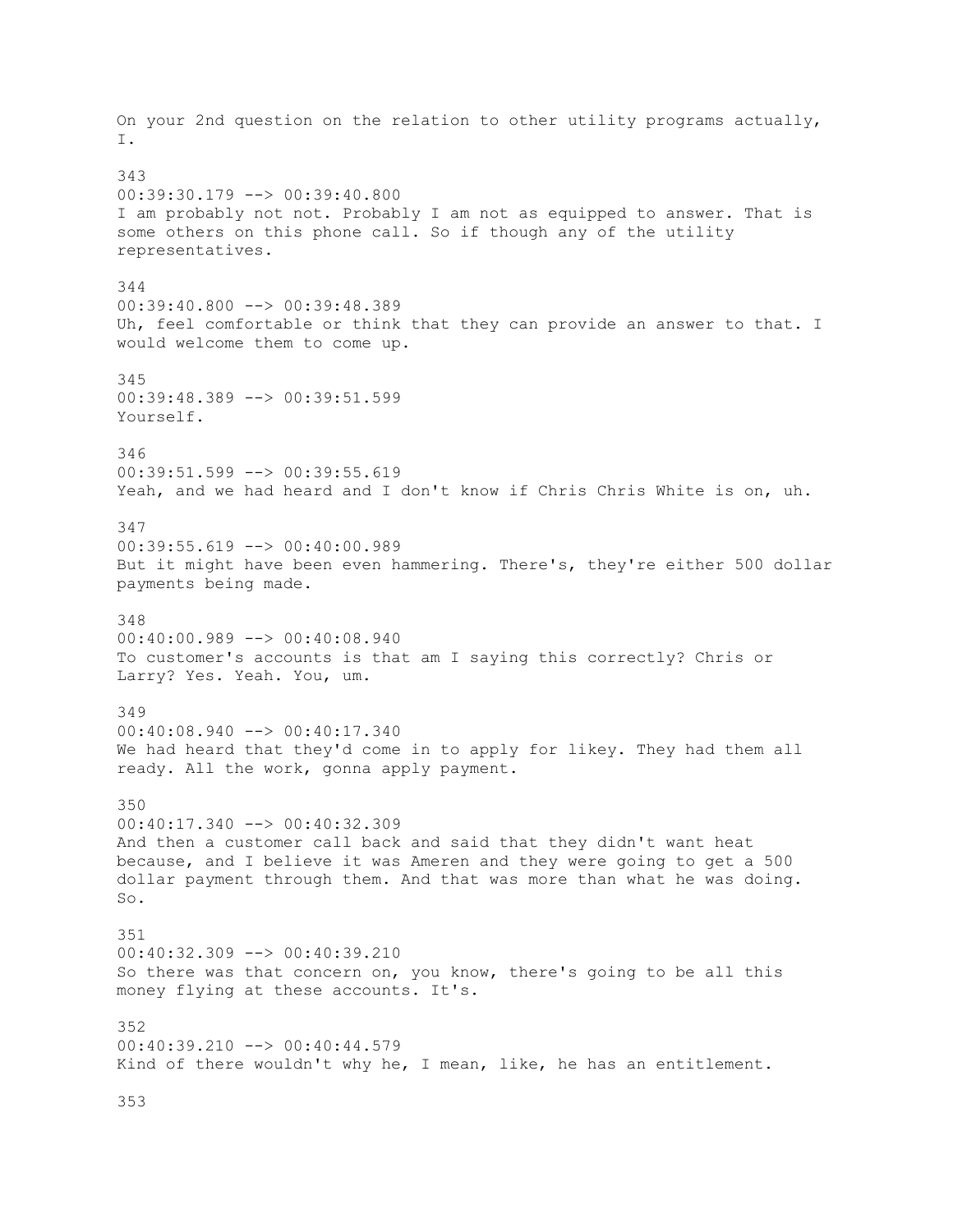00:40:44.579 --> 00:40:50.219 So wouldn't lie he, it's not if you make these requirements and you can have it. 354 00:40:52.320 --> 00:41:03.210 Yes, I would, I would think that they could have had both they had that you could take your life payment, but I don't know. Well, but I don't know what commands. 355 00:41:03.210 --> 00:41:15.210 Role, I mean, that come in, um, what rules were so big the customer felt like it was either or in since we didn't hear anything about it. 356 00:41:15.210 --> 00:41:26.039 We don't know. Well, I don't know I don't know if you or anyone from Ameren I mean, my. 357 00:41:26.039 --> 00:41:29.340 My understanding would be, I can see how that would affect an R, a. 358 00:41:29.340 --> 00:41:39.090 But I would think the is if you meet the income requirement, your account gets credited. So I would think the DVT would still apply. 359 00:41:41.010 --> 00:41:51.505 Online correct. I'm sorry so this is Kim bond with Ameren and I do just want to clarify that. We're pushing both. 360 00:41:51.505 --> 00:42:00.385 Those programs are bill payment assistance program, and also, like, you can definitely receive a credit or a grant from us through our bill payment assistance program. 361 00:42:00.804 --> 00:42:11.184 And also through by he is definitely not either or so we encourage our customers to seek assistance through by heat in addition to our grant. 362 00:42:12.085 --> 00:42:17.125 On top of their bill. Well, that's good to hear. 363 00:42:17.215 --> 00:42:32.005 It's just that we didn't I don't know if that was explained to the agency, or if the customer was confused, and since we weren't quite sure what they were talking about, but yes, you're right. I mean, for me.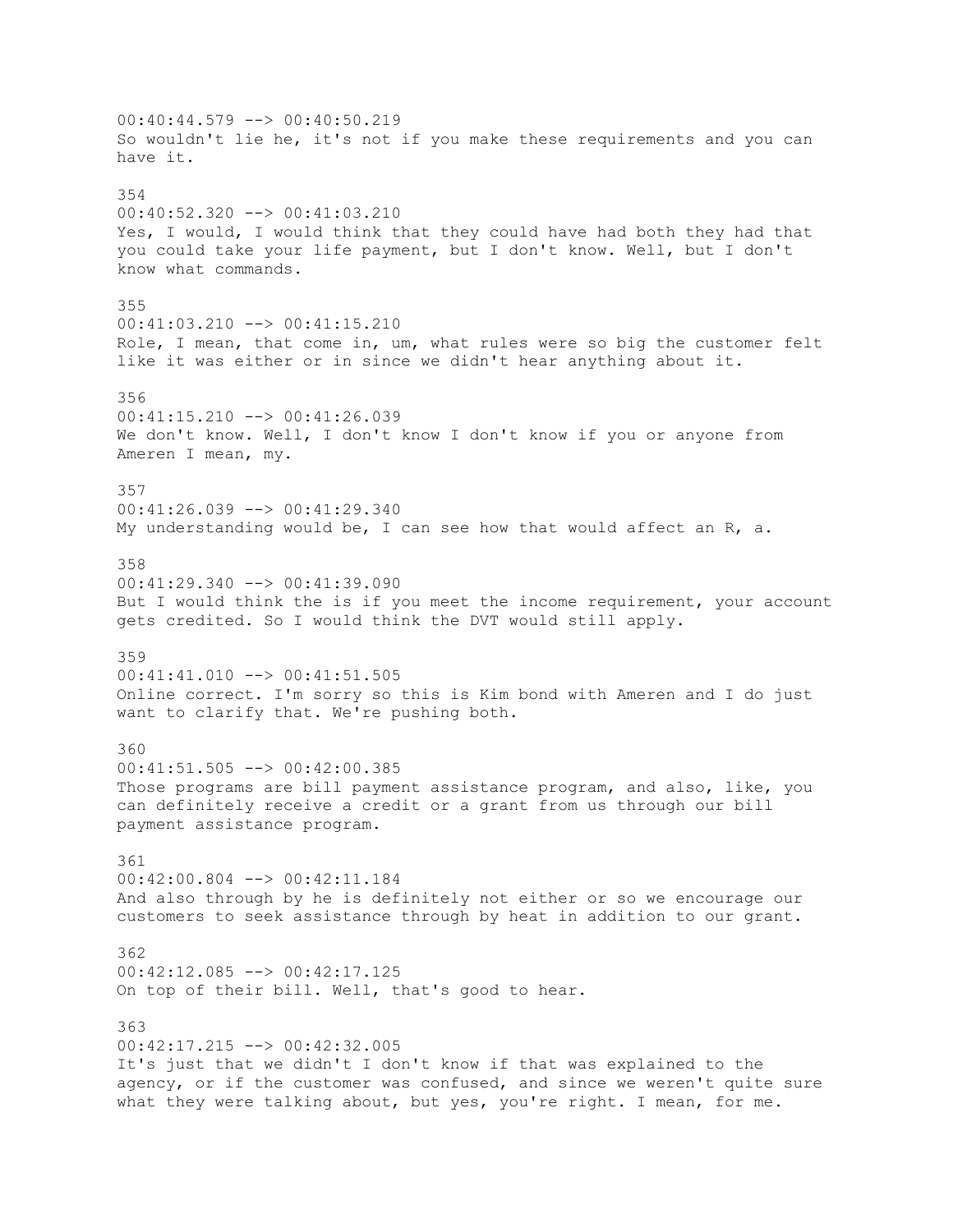364 00:42:32.670 --> 00:42:43.230 Um, that's on the bill, so, maybe that's something we all have to be on the same page and be really pushing that with our customers that they can have both. 365 00:42:43.764 --> 00:42:45.295 Right. Chris and this is Larry. 366 00:42:45.655 --> 00:42:59.844 I would we didn't get this level of detail regarding this instance, but I'm assuming that this customer had probably already received the, and was had perhaps applied for an array. 367 00:42:59.875 --> 00:43:08.784 And as a result of a grant from from Ameren, just kind of withdrew there, there are a application. 368 00:43:08.784 --> 00:43:16.675 But the 1 thing I will mention is that we have heard anecdotally from some agencies that. 369 00:43:16.949 --> 00:43:24.780 There is, I don't know if it serves as a result of some kind of messaging that's going out to clients that. 370 00:43:24.780 --> 00:43:30.599 Um, we're hearing that the numbers of clients who typically come in. 371 00:43:30.599 --> 00:43:35.880 When shut off season begins has and there's been a dip. 372 00:43:35.880 --> 00:43:42.420 In foot traffic, if you will at agencies applying for. 373  $00:43:42.420$   $\longrightarrow$   $00:43:56.130$ Are a benefits, so we just want to just put that out there as well. And we're just just curious if there is some kind of proactive messaging about the coming you tap that may be kind of. 374 00:43:56.130 --> 00:44:01.469 Reducing the number of customers going to agencies.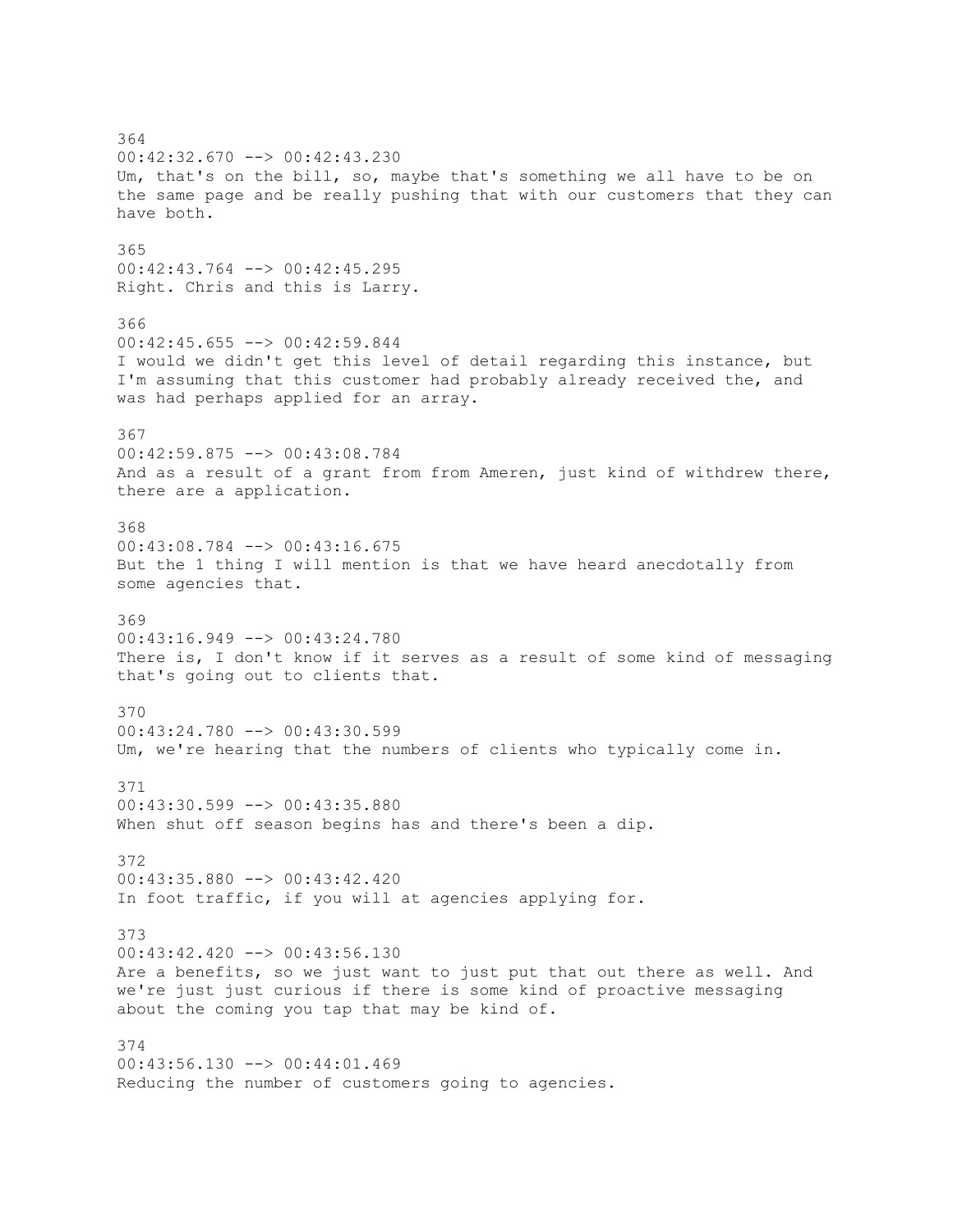375 00:44:03.869 --> 00:44:12.329 Well, if it, if there's been any signaling of it, it hasn't been from my office because the governor's office didn't. 376 00:44:12.329 --> 00:44:17.460 Want us to talk about it until today. So, you know, I. 377  $00:44:17.460$  -->  $00:44:21.929$ If the utilities maybe, but certainly not from. 378 00:44:23.099 --> 00:44:27.960 We've held this as close as we can while we designed it. 379 00:44:27.960 --> 00:44:38.489 So, um. 380 00:44:38.489 --> 00:44:45.869 I've been monitoring looking at the chat here. Uh, there was 1 question about the amount of the supplemental. 381 00:44:45.869 --> 00:44:50.280 That is not final final yet. Um. 382 00:44:50.280 --> 00:44:53.820 Because it's going to it's going to. 383 00:44:53.820 --> 00:45:02.639 Depend on the ultimately the number of dbts we have at the end of the year, uh, we're looking to have something between 50 and 60,000,000. 384 00:45:02.639 --> 00:45:07.769 And that looks like we're gonna land around 150 dollars. 385 00:45:07.769 --> 00:45:13.139 Uh, per account, so, if a, a household has a 2. 386 00:45:13.139 --> 00:45:16.409 Um, it would be 300 dollars for that household. 387  $00:45:16.409$  -->  $00:45:22.590$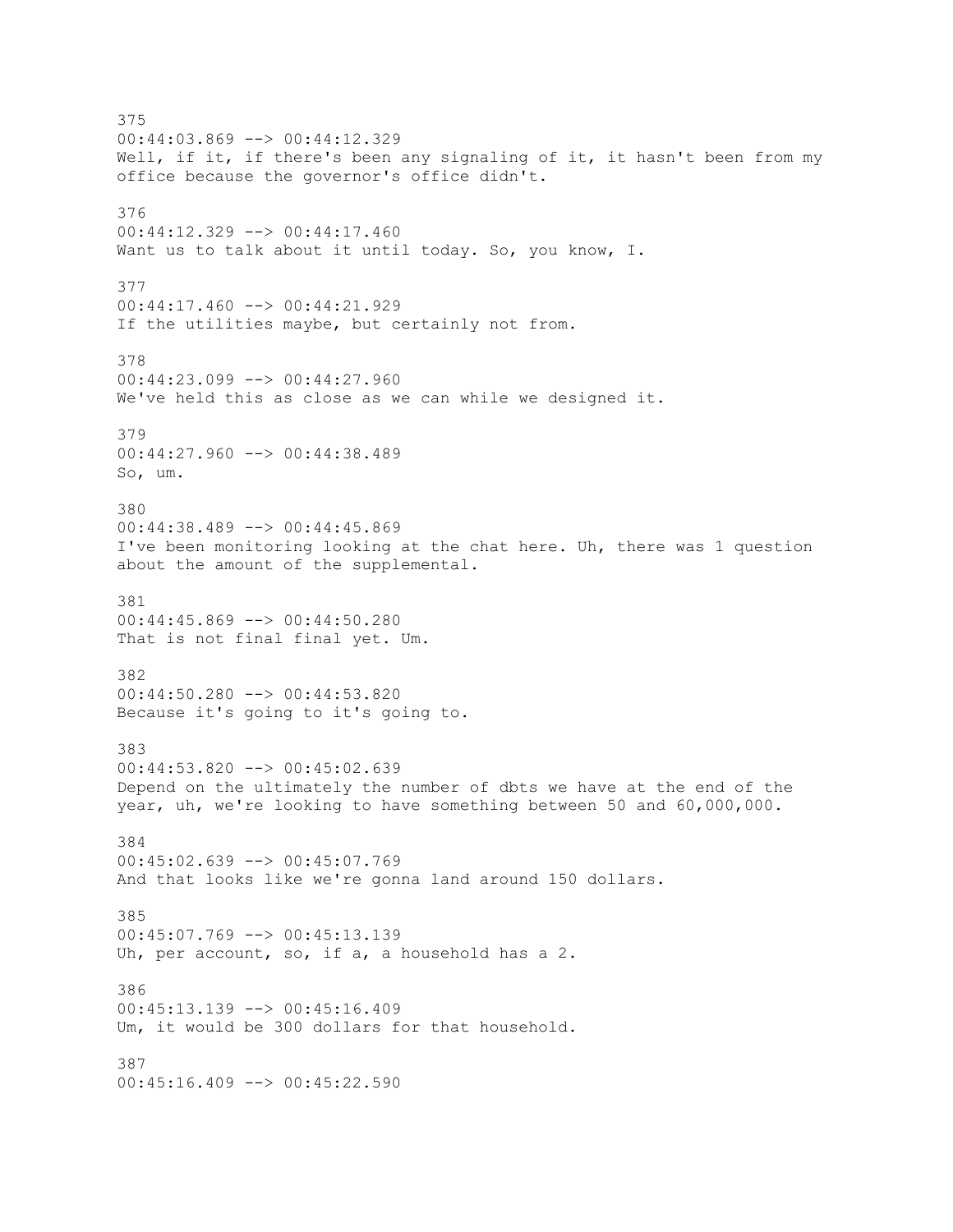Um, but that that number's not final yet, but that's, uh, it'll be around that number. 388 00:45:28.260 --> 00:45:31.320 So any other questions or comments. 389 00:45:34.795 --> 00:45:44.215 This is Maria. Just do a quick call me going back to the utility being paid and assistance on recently. 390 00:45:44.215 --> 00:45:55.255 We asked the utilities if they could share our layer that these customers are beginning and we have to double check our records. 391 00:45:55.255 --> 00:46:01.644 But I believe we received those sample letters from all the utilities. 392 00:46:01.795 --> 00:46:16.614 So, unless they completely disagree, or they have an issue with that, we can share those with the local agencies. Something local agencies can see what customers are seeing when they receive newsletters. 393 00:46:16.889 --> 00:46:25.110 Area with people's gas Rams I don't have a. 394 00:46:25.110 --> 00:46:29.400 Issue with that specifically, but. 395 00:46:29.400 --> 00:46:39.000 I know our program is quickly coming to the end. We're going to be without we'll be out of funds. 396 00:46:39.000 --> 00:46:43.380 The current prediction is sometime next week. 397  $00:46:43.380$   $\rightarrow$   $\rightarrow$   $00:46:49.320$ So, we're going to change the letter we're tending to not mention that, because we just don't have the money to give. 398 00:46:51.420 --> 00:46:54.630 Yeah, Eric and the, the other utilities, um. 399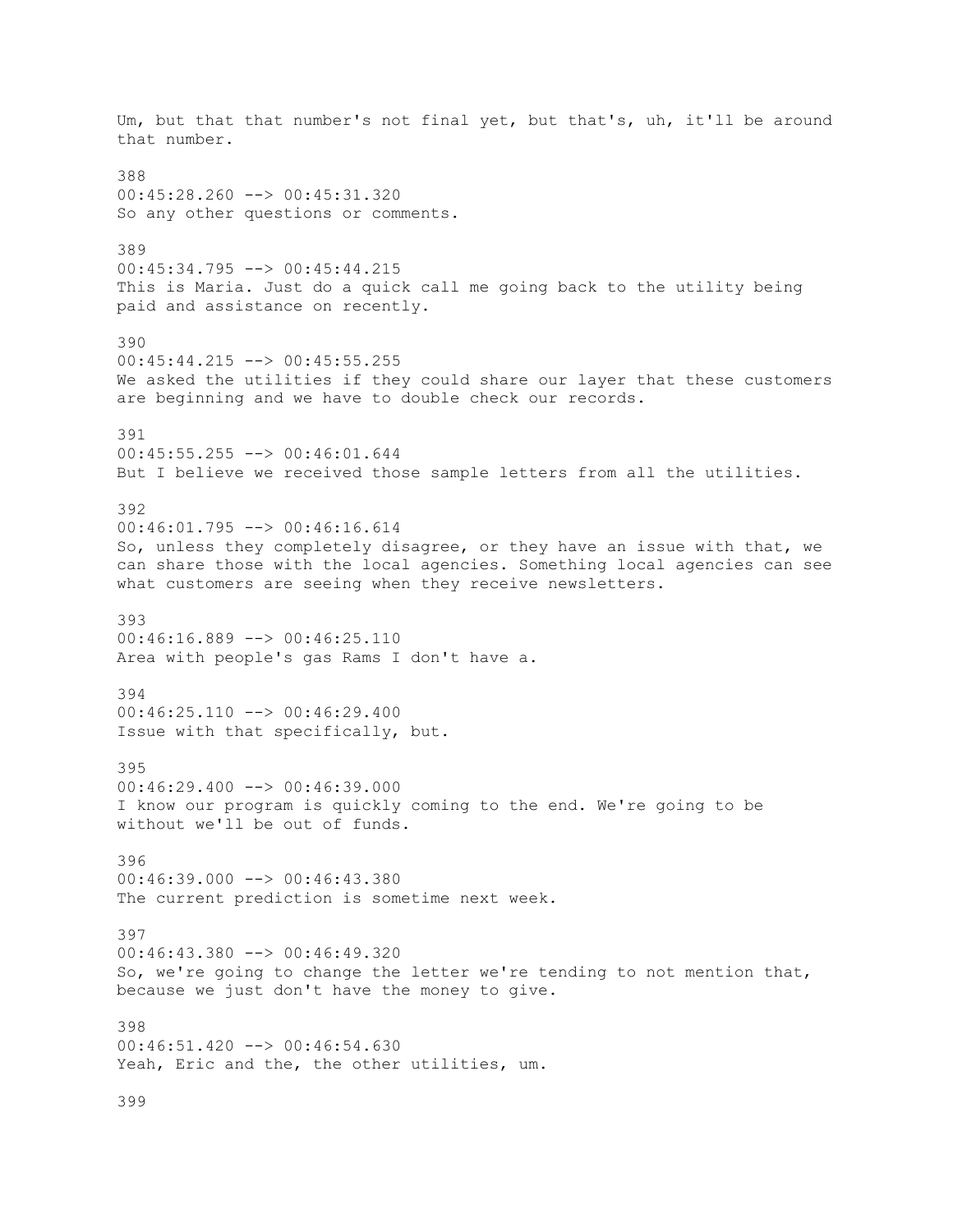$00:46:54.630$  -->  $00:47:06.690$ I'll be sending out as soon as I know the timing on the O, and the bay car, a meeting request, because we are going to need to work out some of the, the logistics for this. 400  $00:47:06.690$  -->  $00:47:14.670$ Uh, you know, and and we would like to know how that, you know, the communication we kind of like to talk about. Exactly what said and then. 401 00:47:14.670 --> 00:47:18.630 We also need to know about payment and how, you know, the. 402 00:47:18.630 --> 00:47:29.429 We're we're gonna have to connect because we don't do this. Normally we're gonna have to connect our accounting people with your accounting people. So I'll be looking out for an email to ask for a meeting next week. 403 00:47:34.139 --> 00:47:42.360 Um, okay, so I, I read a little more I, someone asked about when the arc of funds were going to hit the state. 404 00:47:42.360 --> 00:47:46.860 Uh, we still don't know for certain, but, um, we have a. 405  $00:47:46.860$  -->  $00:47:59.670$ The 21 heap grand, our regular funding that we still have a funding in that. So we expect the funds to roll in, you know, before we would. 406 00:47:59.670 --> 00:48:05.039 Uh, and get to the end of that so we don't know exactly when it will come though. We haven't had. 407 00:48:07.375 --> 00:48:21.235 David, this is, this is Chris again. I think the only thing that we asked too is whatever communications are going on with, between and utilities that the agencies need to know those conversations. 408 00:48:21.474 --> 00:48:32.364 Because if people have a question about a, a energy payment, chances are, they're gonna call the, the local agency. And so we need to know we all need to be saying the same thing. 409 00:48:32.699 --> 00:48:38.309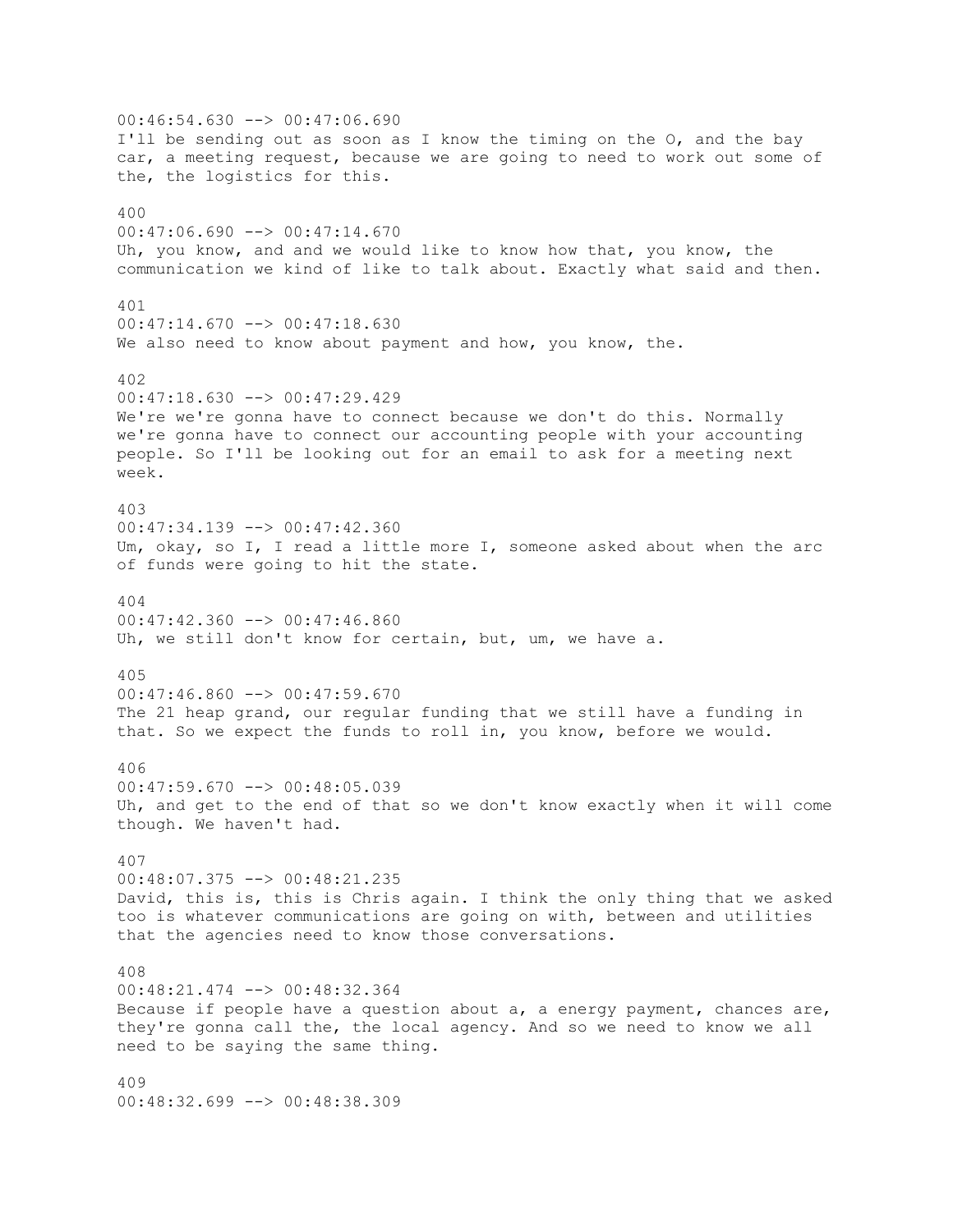Okay, so we, we need to be part of those conversations so we're hearing it. 410 00:48:38.309 --> 00:48:42.570 Okay, yeah, that makes sense. I understand that. 411 00:48:43.619 --> 00:48:53.369 All right, well, I'll do 1 last call for any comments. 412 00:48:53.369 --> 00:49:00.420 Questions okay, so. 413  $00:49:00.420$  -->  $00:49:12.269$ Oh, go ahead. There's a question in the chat about paying off with the you that paying using that money to pay pit customers or reregister. 414 00:49:12.269 --> 00:49:15.599 And their art, and if that's going to be acceptable. 415 00:49:15.599 --> 00:49:20.489 Well, uh, I would say. 416 00:49:20.489 --> 00:49:26.969 Um, yeah, I mean, the, the concept is that, uh, uh. 417 00:49:26.969 --> 00:49:30.960 I I would say that would be similar to a DPA and, uh. 418 00:49:30.960 --> 00:49:34.920 That therefore it would make sense to. 419 00:49:34.920 --> 00:49:41.550 Or relieve someone of their that they signed last year. If someone did a Pip at the same. 420 00:49:41.550 --> 00:49:45.179 So, I would say, yes. 421 00:49:45.179 --> 00:49:49.500 Um, the, uh. 422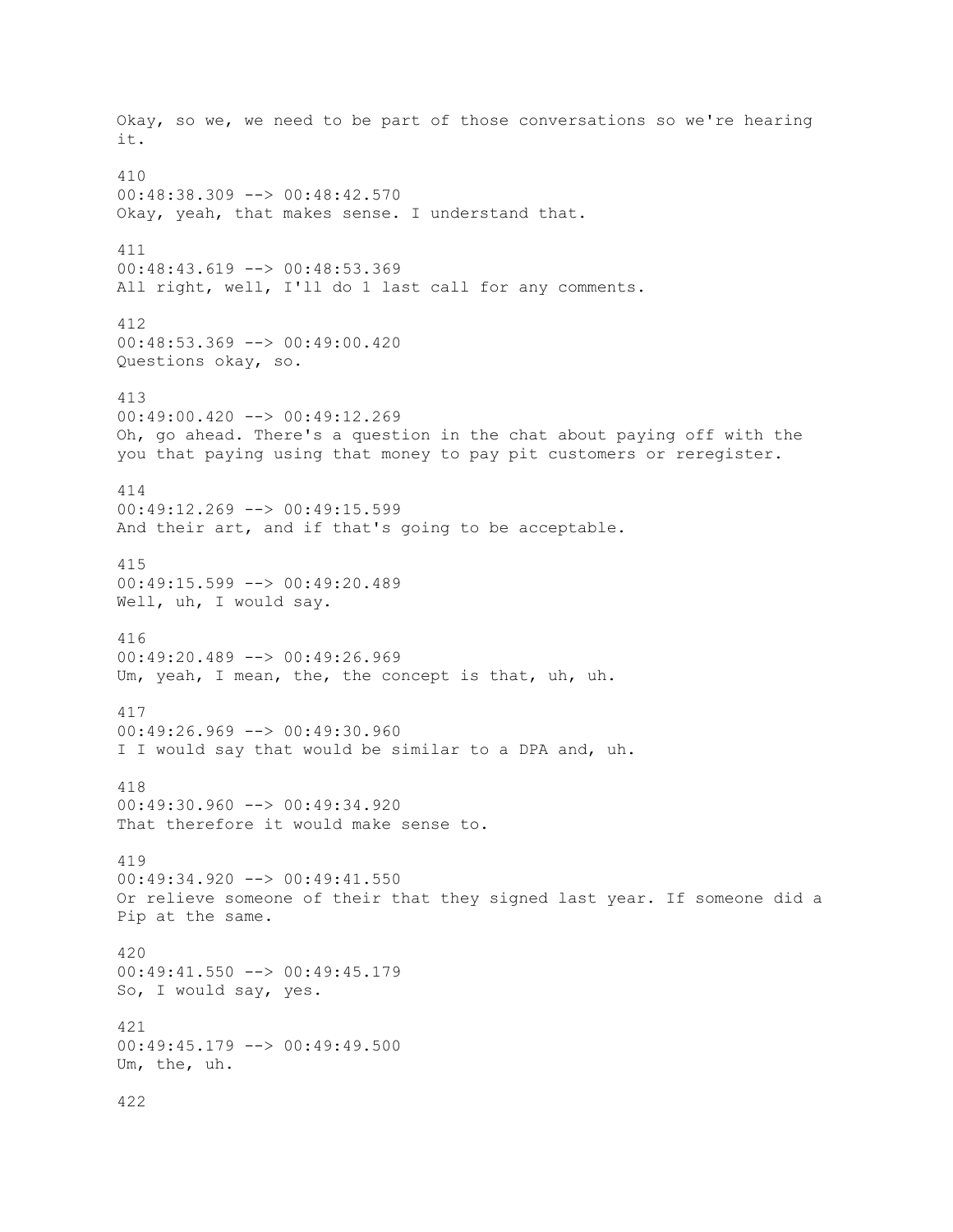$00:49:49.500$  -->  $00:49:56.460$ The 1 thing I will say is that the 85Million estimate came from. 423 00:49:56.460 --> 00:50:01.260 The data inquiry that I did to the utilities. 424 00:50:01.260 --> 00:50:12.750 And, uh, there have been some changes some, you know, we've added some things. So, uh, the 100Million dollars is a hard cap just to make sure that we don't drain the, uh. 425 00:50:12.750 --> 00:50:21.179 State fund, so our, our main the primary goal is to make sure that the. 426 00:50:21.179 --> 00:50:25.469 Clients don't get disconnected. Um, so, uh, we. 427 00:50:25.469 --> 00:50:37.500 Want to make sure that, uh, the, the, the clients that are truly on the eminent disconnect status are handled 1st and taken care of and that, uh, the. 428 00:50:37.500 --> 00:50:42.929 A payment of these, uh, arrangements that had been set up is, uh. 429 00:50:43.014 --> 00:50:52.105 A fairness issue in it, but but ultimately kind of a secondary issue that just came from trying to be fair once we're doing the app. 430 00:50:52.405 --> 00:51:00.925 So, I think just, that's what I would ask utilities just as they do this, make sure that your disconnection list is. 431 00:51:01.199 --> 00:51:08.369 A primary, and I still think that will come in under the 100,000,000. 432 00:51:08.369 --> 00:51:13.380 Given the data that we received, that that would be my only comment on that. 433 00:51:17.369 --> 00:51:22.619 So, I think that if there's nothing else.